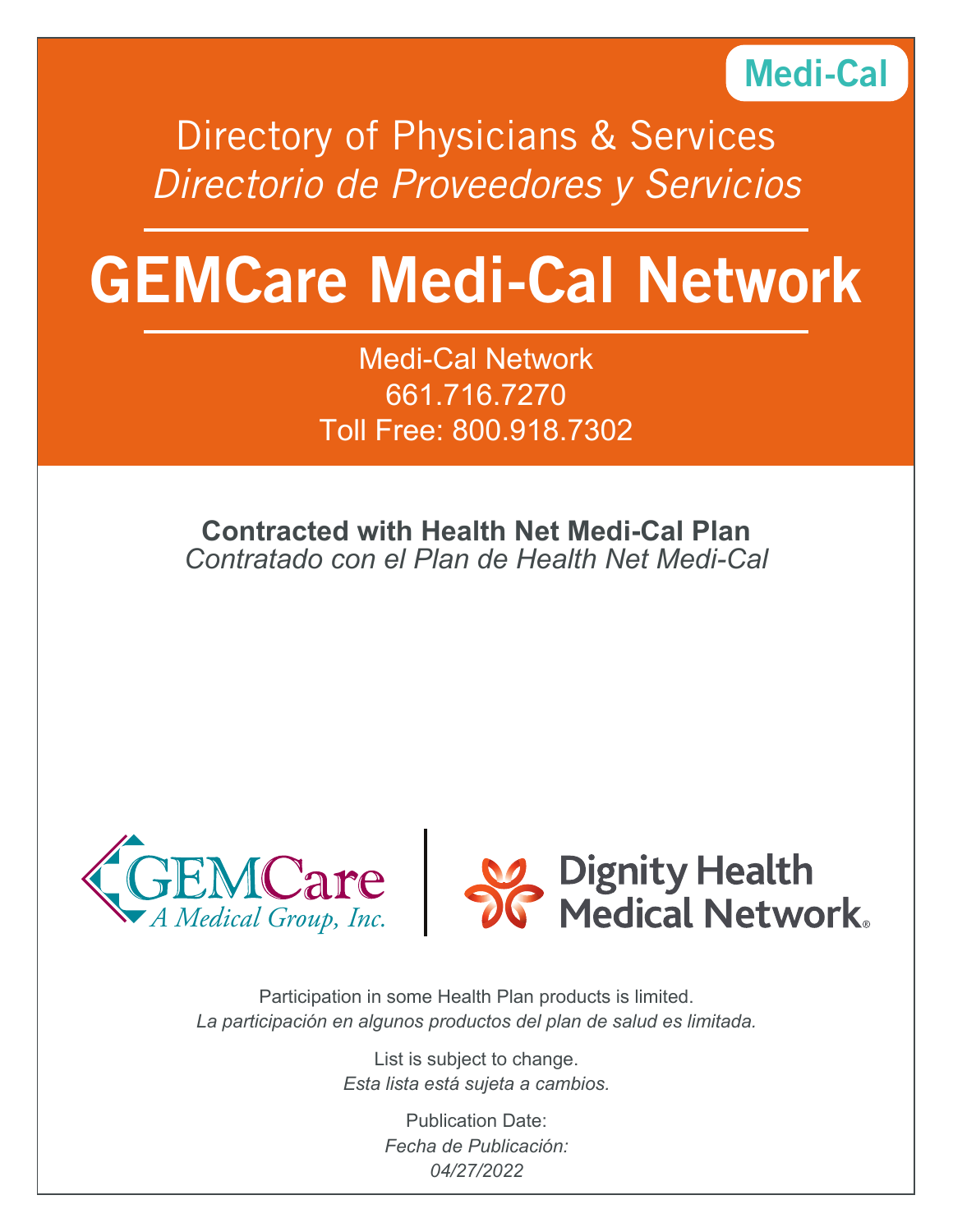## **Family Medicine** *Medicina Familiar*

**Sarwa Aldoori, MD** *(f)* 661.363.6800 4040 San Dimas St, #A Bakersfield, CA 93301 LS: Spanish, Arabic

**Josue Fong Balart, MD** *(m)* 833.678.2781 625 34th St, #100 & #200 Bakersfield, CA 93301 LS: Spanish

**Ronald Gavilan-Yodu, MD** *(m)* 661.765.1935 100 E North St Taft, CA 93268 BC: Family Medicine LS: Spanish

**I. Zaldivar Galves, MD** *(m)* 661.327.2101 2901 Sillect Ave, #201 Bakersfield, CA 93308 BC: Family Medicine LS: Spanish

**An-Chih Hsieh, MD** *(m)* 661.874.4050 9300 N Loop Blvd California City, CA 93505 BC: Family Medicine LS: Spanish

**Helen Khalafbeigi, MD** *(f)*<br>661.874.4050 9300 N Loop Blvd, #C California City, CA 93505 BC: Family Medicine LS: Spanish, Farsi

**Michael Komin, MD** *(m)* 661.630.5890 1150 E Lerdo Hwy, #C Shafter, CA 93263 BC: Family Medicine LS: Spanish *Not a provider for Blue Shield California No es un proveedor de Blue Shield de California*

**Christine McLemore, DO** *(f)* 866.707.6664 161 N Mill St Tehachapi, CA 93561 **ALSO** 1133 N Chelsea St Ridgecrest, CA 93555 LS: Spanish

## **Anna Mendoza, MD** *(f)* 661.725.7793

1230 Jefferson St Delano, CA 93215 *Accepting patients age 18 and older Aceptando pacientes mayores de 18* 

**P. Munnainathan, MD** *(m)* 21138 Paso Robles Hwy

Lost Hills, CA 93249 **ALSO** 912 Fremont St Delano, CA 93215 **ALSO** 4151 Mexicali Dr Bakersfield, CA 93313 **ALSO** 1100 4th St, Bldg A Taft, CA 93268 LS: Spanish

**Danh Nguyen, MD** *(m)* 661.664.1682 3300 Buena Vista Rd, Bldg K Bakersfield, CA 93311 BC: Family Medicine

**Chan Park, MD** *(m)*<br>661.459.1010 500 Old River Rd, #250 Bakersfield, CA 93311 **ALSO** 661.746.4937 565 Kern St Shafter, CA 93263 **ALSO** 661.459.1000 845 7th St Wasco, CA 93280 BC: Family Medicine LS: Spanish, Korean

**Ramesh Patel, MD** *(m)* 661.589.0003 8325 Brimhall Rd, #100A Bakersfield, CA 93312 **ALSO** 661.397.0100 2734 Ming Ave Bakersfield, CA 93304 **ALSO** 661.404.4744 6025 Niles St Bakersfield, CA 93306 **ALSO** 661.546.9046 2123 Niles St Bakersfield, CA 93305 LS: Spanish

**Jose Rodriguez-Garcia, MD** *(m)* 661.874.4050

9300 N Loop Blvd, #C California City, CA 93505 BC: Pediatrics, Adolescent Medicine LS: Spanish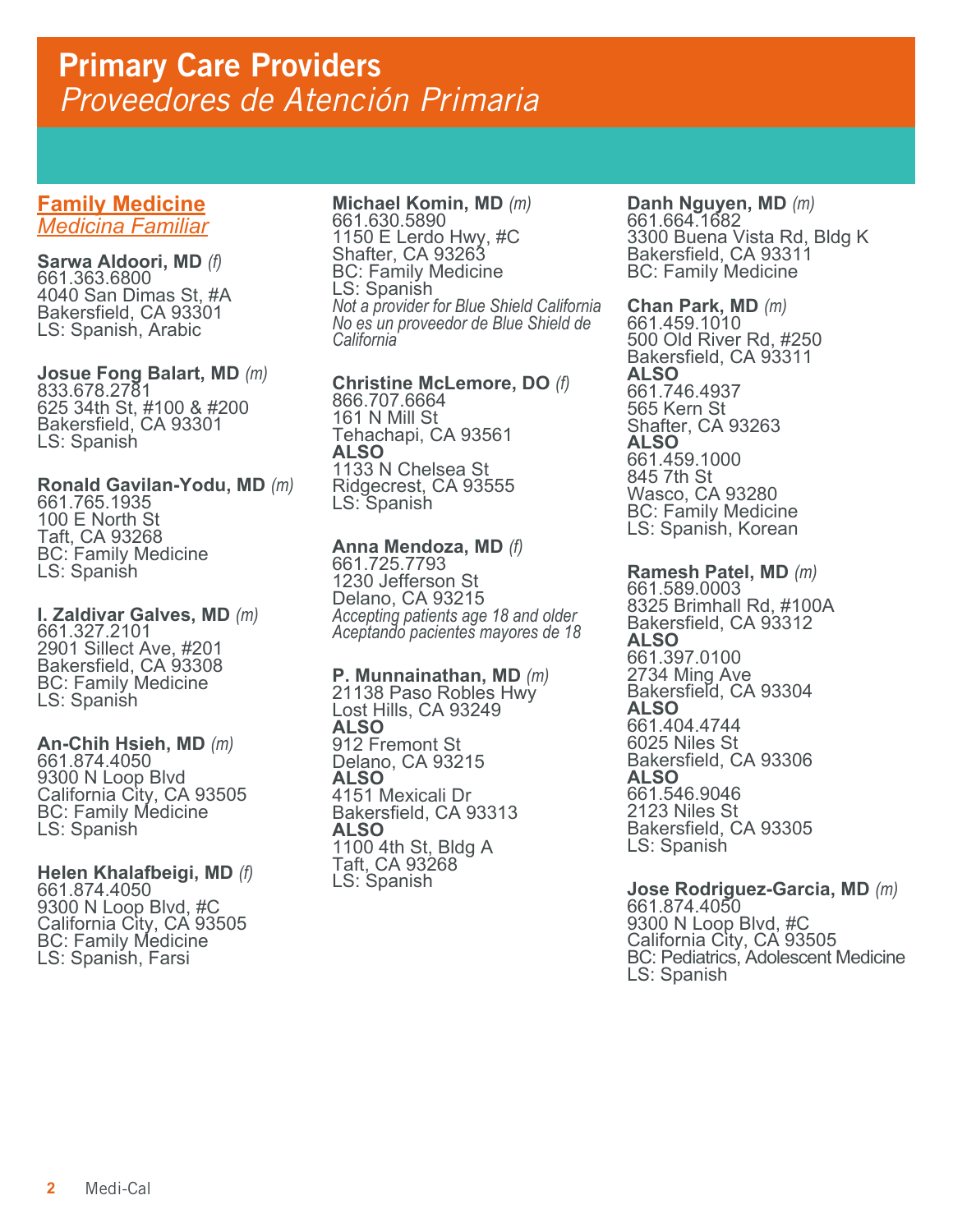**Ravinderjit Singh, MD** *(f)* 661.282.8998 9900 Stockdale Hwy, #205 Bakersfield, CA 93311 BC: Family Medicine LS: Spanish, Punjabi, Hindi, Urdu

**Christian Takayama, MD** *(m)* 661.874.4050 9300 N Loop Blvd, #C California City, CA 93505 BC: Family Médicine<br>LS: Spanish

## **General Practice** *Práctica General*

**Estrella Asejo, MD** *(f)* 661.725.7299 1419 Main St Delano, CA 93215 LS: Filipino

**David Hantman, MD** *(m)* 661.874.4050 9300 N Loop Blvd California City, CA 93505 LS: Spanish

**Jong Moon, MD** *(m)* 661.746.4937 845 7th St Shafter, CA 93280 LS: Spanish, Korean

**Ronald Ostrom, DO** *(m)* 661.765.1935 100 E North St Taft, CA 93268 BC: Emergency Medicine LS: Spanish

## **Sadegh Salmassi, MD** *(m)* 661.725.5877

1205 Garces Hwy, #306 Delano, CA 93215 BC: Pathology LS: Spanish, Arabic, Farsi *Not a provider for Blue Shield California No es un proveedor de Blue Shield de California*

**Don Victor Zapanta, MD** *(m)* 1619 Cecil Ave, #B Delano, CA 93215 LS: Spanish

## **Internal Medicine** *Medicina Internal*

**Mushtaq Ahmed,MD** *(m)* 661.327.3747 109 Adkisson Wy Taft, CA 93268 **ALSO** 6621 Lake Isabella Blvd Lake Isabella, CA 93240 **ALSO** 661.327.3747 5801 Truxtun Ave Bakersfield, CA 93309 BC: Internal Medicine LS: Spanish, Hindi, Punjabi *Accepting patients 15 & older Aceptando pacientes mayores de 15*

**Ramy Al Nahhal, MD** *(m)* 661.725.7793 1230 Jefferson St Delano, CA 93215 LS: Spanish, Hindi, Arabic *Accepting patients age 18 and older Aceptando pacientes mayores de 18*  **Carlos Alvarez, MD** *(m)* 661.489.5999 6001-B Truxtun Ave, #220 Bakersfield, CA 93313 **ALSO** 661.489.5999 8929 Panama Ln Lamont, CA 93241 **ALSO** 661.746.8244 801 Santa Fe Wy Shafter, CA 93263 **ALSO** 661.831.1100 9905 Bace Ave Bakersfield, CA 93307 LS: Spanish *Accepting patients 16 & older Aceptando pacientes mayores de 16*

**Anuj Bansal, MD** *(m)* 661.725.7793 1230 Jefferson St Delano, CA 93215 LS: Spanish, Hindi, Gujarati *Accepting patients age 18 and older Aceptando pacientes mayores de 18* 

## **Radhey Bansal, MD** *(m)* 661.725.7793

1230 Jefferson St Delano, CA 93215 BC: Internal Medicine LS: Spanish, Punjabi, Hindi, Gujarati, Arabic, Tagalog *Accepting patients age 18 and older Aceptando pacientes mayores de 18* 

## **Ricardo Bernardino, MD** *(m)*<br>661.454.6511

719 Main St Delano, CA 93215 LS: Spanish, Tagalog *Accepting patients age 18 and older Aceptando pacientes mayores de 18*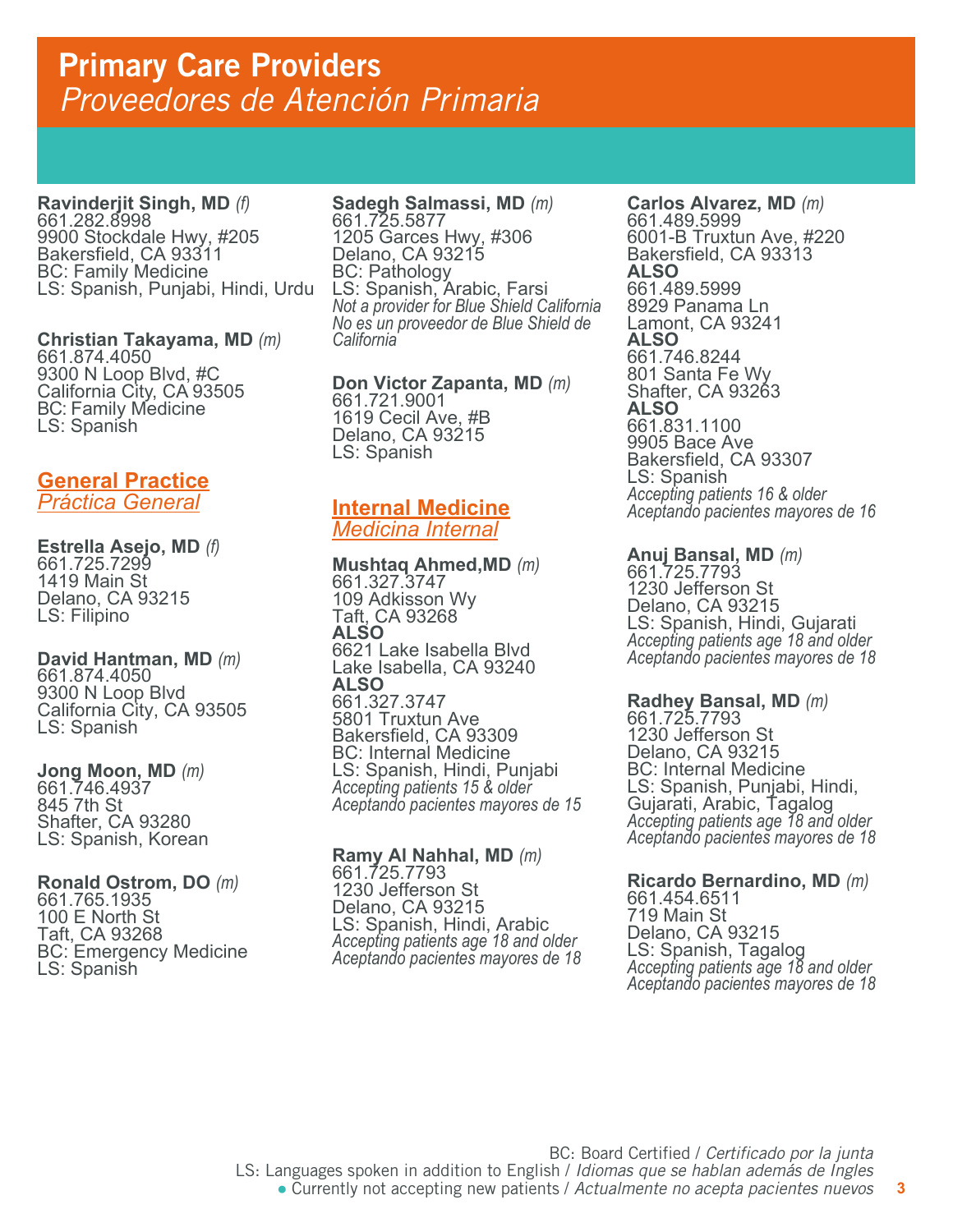**Sarupinder Bhangoo, MD** *(m)* 661.664.4700 9508 Stockdale Hwy, #140-A Bakersfield, CA 93311 LS: Spanish, Hindi, Punjabi, Urdu *Accepting patients 16 & older Aceptando pacientes mayores de 16*

**Tony Carey, DO** *(m)* 661.765.1122 422 Center St Taft, CA 93268 LS: Spanish *Accepting patients 5 & older Aceptando pacientes mayores de 5*

**Ned Devasia, MD** *(m)* 661.327.3747 5801 Truxtun Ave Bakersfield, CA 93309 BC: Internal Medicine LS: Spanish

**Arsenio Jimenez, MD** *(m)* 661.874.4050 9300 N Loop Blvd, #C California City, CA 93505 LS: Spanish

**Jae Kim, MD** *(m)* 661.746.4937 565 Kern St Shafter, CA 93263 LS: Spanish, Korean

**Ashruta Patel, DO** *(f)* 661.874.4050 9300 N Loop Blvd, #C California City, CA 93505 LS: Spanish

**Vijay Patel, MD** *(m)* 661.725.7793 1230 Jefferson St Delano, CA 93215 LS: Spanish *Accepting patients age 17 and older Aceptando pacientes mayores de 17* 

**Manbir Singh, MD** *(m)* 661.792.3097 733 3rd St McFarland, CA 93250 LS: Spanish, Punjabi, Hindi, Chinese, Cantonese *Accepting patients age 8 and older Aceptando pacientes mayores de 8* 

## **Pediatrics** *Pediatría*

**Michael Blyth, MD** *(m)* 661.663.4700 1215 34th St Bakersfield, CA 93301 **ALSO** 300 Old River Rd, #105 Bakersfield, CA 93311

**Javier Bustamante, MD** *(m)* 661.663.4700

1215 34th St Bakersfield, CA 93301 **ALSO** 300 Old River Rd, #105 Bakersfield, CA 93311 BC: Pediatrics LS: Spanish

**Kimberly Dixon, MD** *(f)* 833.678.2781 625 34th St, #100 & #200 Bakersfield, CA 93301 BC: Pediatrics LS: Spanish *Accepting patients 13 & younger Aceptando pacientes 13 años y menos* 

**Data Don-Pedro, MD** *(m)* 2811 H St Bakersfield, CA 93301 LS: Spanish, Tagalog

**Aldrin Insorio, MD** *(m)* 661.327.3784 500 40th St Bakersfield, CA 93301 **ALSO** 661.663.3122 9880 Brimhall Rd Bakersfield, CA 93312 BC: Pediatrics LS: Spanish

**Mia Chona Lagunda, MD** *(f)* 833.678.2781

625 34th St, #100 & #200 Bakersfield, CA 93301 BC: Pediatrics LS: Spanish

**Elsa Lavadia, MD** *(f)* 661.663.4700 1215 34th St Bakersfield, CA 93301 **ALSO** 300 Old River Rd, #105 Bakersfield, CA 93311 LS: Tagalog<br>Accepting patients 15 & younger *Accepting patients 15 & younger Aceptando pacientes 15 años y menos*

**To Nguyen, MD** *(f)* 661.725.2579 1201 Jefferson St Delano, CA 93215 BC: Pediatrics LS: Spanish

**Keith Ramsey, MD** *(m)* 661.874.4050 9300 N Loop Blvd, #C California City, CA 93505 BC: Pediatrics, Adolescent Medicine LS: Spanish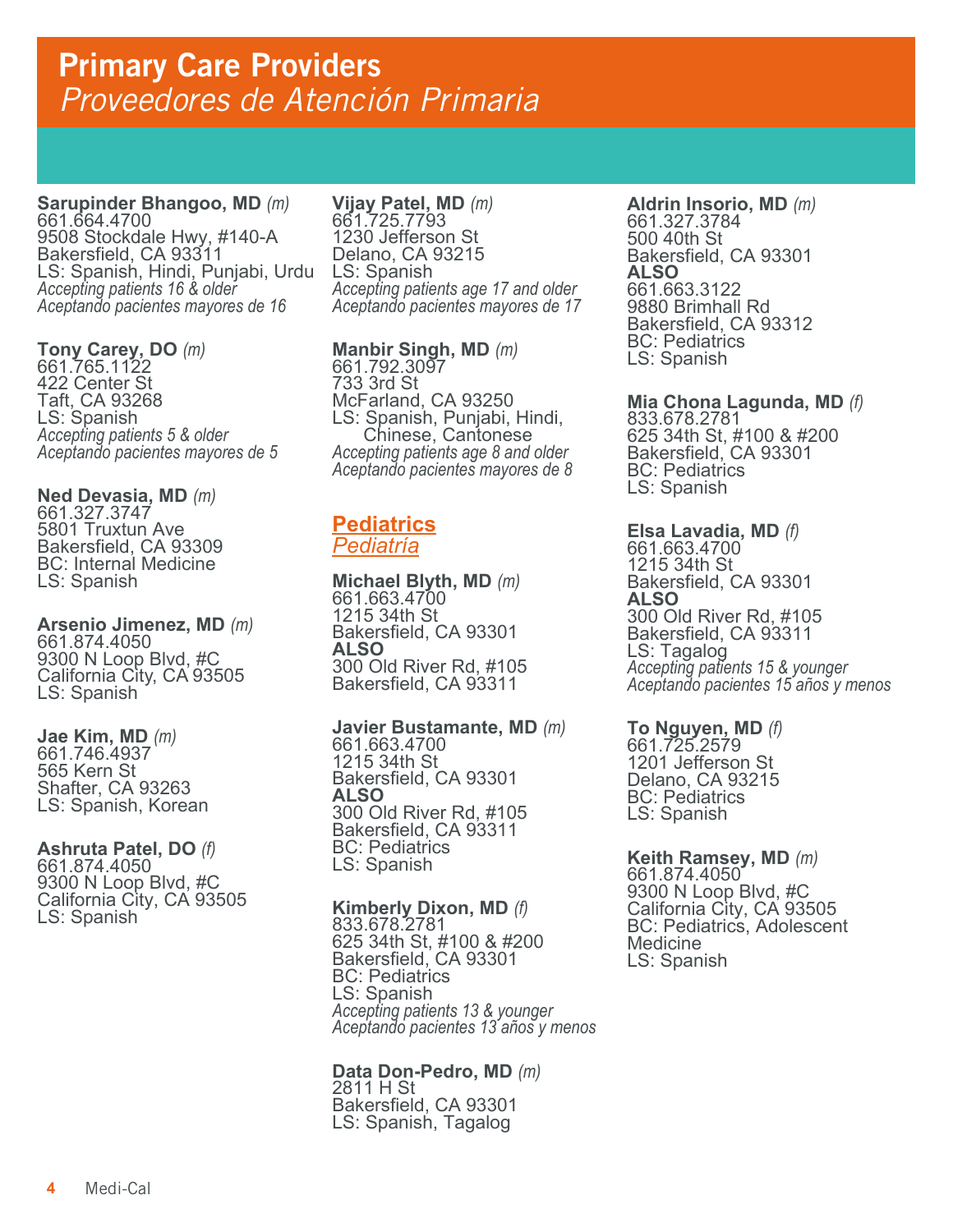**Family Medicine** *Medicina Familiar*

**Anila Chadha, MD** *(f)* 661.327.1431 9500 Stockdale Hwy, #201 Bakersfield, CA 93311 LS: Spanish, Hindi, Punjabi

**Chris Fadeff, MD** *(m)* 661.654.0200 3838 San Dimas St, #A-200 Bakersfield, CA 93301 *Accepting patients 17 & older Aceptando pacientes mayores de 17*

**Nadeem Goraya, MD** *(m)*<br>661.654.0200 3838 San Dimas St, #A-200 Bakersfield, CA 93301

**Hemmal Kothary, MD** *(m)* 661.327.1431 9500 Stockdale Hwy, #200 Bakersfield, CA 93311 **ALSO** 661.822.2530 707 West Valley Blvd Tehachapi, CA 93561 **ALSO** 661.654.0200 3838 San Dimas St, #A200 Bakersfield, CA 93301 LS: Spanish, Gujarati

## **S. Madhusudhan, MD** *(f)* 661.327.1431 9500 Stockdale Hwy, #201 Bakersfield, CA 93311

BC: Family Medicine LS: Hindi

## **Bani Singh, MD** *(f)* 661.587.8110

9500 Stockdale Hwy, #203 Bakersfield, CA 93311 *Accepting patients 17 & older Aceptando pacientes mayores de 17*

## **Dignity Health Medical Group**

**Zeba Yamin, MD** *(f)* 661.327.1431 9500 Stockdale Hwy, #201 Bakersfield, CA 93311 LS: Hindi

## **Internal Medicine** *Medicina Internal*

**David Dougherty, MD** ● *(m)* 661.654.0200 3838 San Dimas St, #A-200 Bakersfield, CA 93301 BC: Internal Medicine LS: Spanish *Accepting patients 18 & older Aceptando pacientes mayores de 18*

**Betsy Matkovic, MD** ● *(f)* 661.654.0200 3838 San Dimas St, #A-100 Bakersfield, CA 93301 BC: Internal Medicine LS: Spanish *Accepting patients 18 & older Aceptando pacientes mayores de 18*

## **Parvez Memon, MD** *(m)* 661.616.1030

3838 San Dimas St, #B-111 Bakersfield, CA 93301 **ALSO** 661.587.8110 9500 Stockdale Hwy, #203 Bakersfield, CA 93311 **ALSO** 661.327.8538 3838 San Dimas St, #A-200 Bakersfield, CA 93301 BC: Internal Medicine, Geriatric Medicine LS: Urdu *Accepting patients 18 & older Aceptando pacientes mayores de 18*

### **Howard Nizar, MD •** *(m)* 661.324.6593 9500 Stockdale Hwy, #103 Bakersfield, CA 93311 BC: Internal Medicine *Accepting patients 16 & older Aceptando pacientes mayores de 16*

**Albert Peinado, MD** ● *(m)* 661.327.1431 9500 Stockdale Hwy, #200 Bakersfield, CA 93311 BC: Internal Medicine LS: Spanish *Accepting patients 14 & older Aceptando pacientes mayores de 14*

**5**

<sup>●</sup> Currently not accepting new patients / *Actualmente no acepta pacientes nuevos*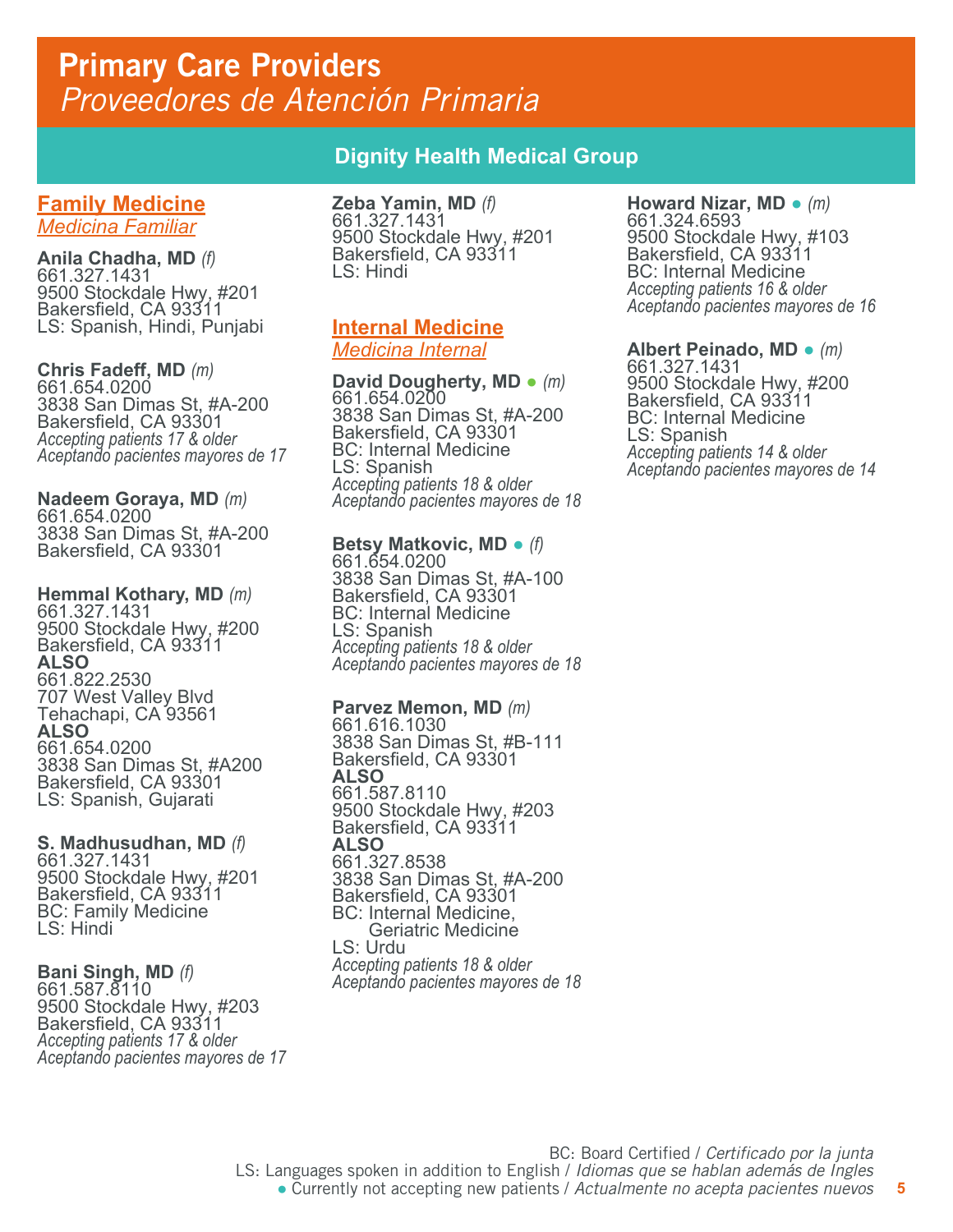## **Cardiology** *Cardiologia*

#### **ATUL AGGARWAL MD CARDIOLOGY CLINIC** 661.664.0100

1018 Calloway Dr Bakersfield, CA 93312

- *Atul Aggarwal, MD (m) BC: Cardiovascular Disease, Interventional Cardiology LS: Spanish*
- *Muhammad Chaudhry MD (m) BC: Cardiovascular Disease, Internal Medicine LS: Spanish, Hindi, Punjabi, Urdu*

### **COMPREHENSIVE CARDIOVASCULAR MEDICAL GROUP**

661.631.5544 5945 Truxtun Ave Bakersfield, CA 93309 **ALSO** 661.725.7818 432 Lexington St, #B Delano, CA 93215 **ALSO** 661.823.8604 20041 Valley Blvd, Unit 4 Tehachapi, CA 93561<br>• *Muhammad Bakhsh, MD (m*) *• Muhammad Bakhsh, MD (m) BC: Cardiovascular Disease, Internal Medicine*

 *LS: Spanish, Hindi, Punjabi, Urdu • Supratim Banerjee, MD (m) (Truxtun Ave, Lexington St only) BC: Cardiovascular Disease LS: Spanish, Hindi, Gujarati, Chinese • Moksedul Habib, MD (m) (Truxtun Ave only) BC: Cardiovascular Disease, Electrophysiology LS: Spanish, Bengali Accepting patients 16 & older Aceptando pacientes mayores de 16 • Nasser Khan, MD (m) (Truxtun Ave, Valley Blvd only)*

 *BC: Cardiovascular Disease LS: Spanish, Hindi, Urdu, Punjabi Accepting patients 16 & older Aceptando pacientes mayores de 16* *• Viral Mehta, MD (m) (Truxtun Ave, Lexington St only) BC: Cardiovascular Disease, Interventional Cardiology LS: Spanish, Hindi, Gujarati Accepting patients 16 & older Aceptando pacientes mayores de 16 • Emad Najjar, MD (m) (Truxtun Ave only) BC: Cardiovascular Disease LS: Spanish Accepting patients 16 & older Aceptando pacientes mayores de 16 • N. Thayapran, MD (m) (Truxtun Ave only) BC: Cardiovascular Disease*

 *LS: Spanish, Tamil Accepting patients 16 & older Aceptando pacientes mayores de 16*

#### **DIGNITY HEALTH MEDICAL GROUP** 661.321.3161

3838 San Dimas St, #B-201 Bakersfield, CA 93301 *• Armando Gonzalez, MD (m) BC: Cardiovascular Disease, Internal Medicine*

*<i>• BC: Cardiovascular Disease, Interventional Cardiology*<br>*LS: Cantonese Accepting patients 18 & older Aceptando pacientes mayores de 18*

*• Caleb Thompson, MD (m) BC: Cardiovascular Disease, Internal Medicine*

## **HEART RHYTHM CLINIC**

661.633.1983 2007 17th St Bakersfield, CA 93301<br>• *Shyam Nair, MD (m) • Shyam Nair, MD (m)* BC: Cardiovascular Disease, Cardiac Electrophysiology, Internal Medicine *Accepting patients 16 & older Aceptando pacientes mayores de 16* 

### **KERN CARDIOLOGY MEDICAL GROUP**

661.327.0807 4000 Physicians Blvd, Bldg E, #101 Bakersfield, CA 93301<br>• **Sarabjit Singh, MD** (m) **BC: Cardiovascular Disease** LS: Spanish, Punjabi, Hindi, Chinese *Accepting patients 17 & older Aceptando pacientes mayores de 17* 

## **LEOPOLDO PUGA, MD**

661.327.7842 8327 Brimhall Rd, #701 Bakersfield, CA 93312 *• Leopoldo Puga, MD (m)* LS: Spanish

#### **SOUTHERN CA CARDIAC ELECTROPHYSIOLOGY**

661.843.6464 500 Old River Rd, #260 Bakersfield, CA 93311<br>• **Jared Salvo, DO** (m)

*• Jared Salvo, DO (m) BC: Cardiovascular Disease, Cardiac Electrophysiology*

## **Chiropractic** *Quiropráctica*

**DAVID C. FLORES, D.C.** 661.845.1188 10412 Main St Lamont, CA 93241 *• David Flores, DC (m)* LS: Spanish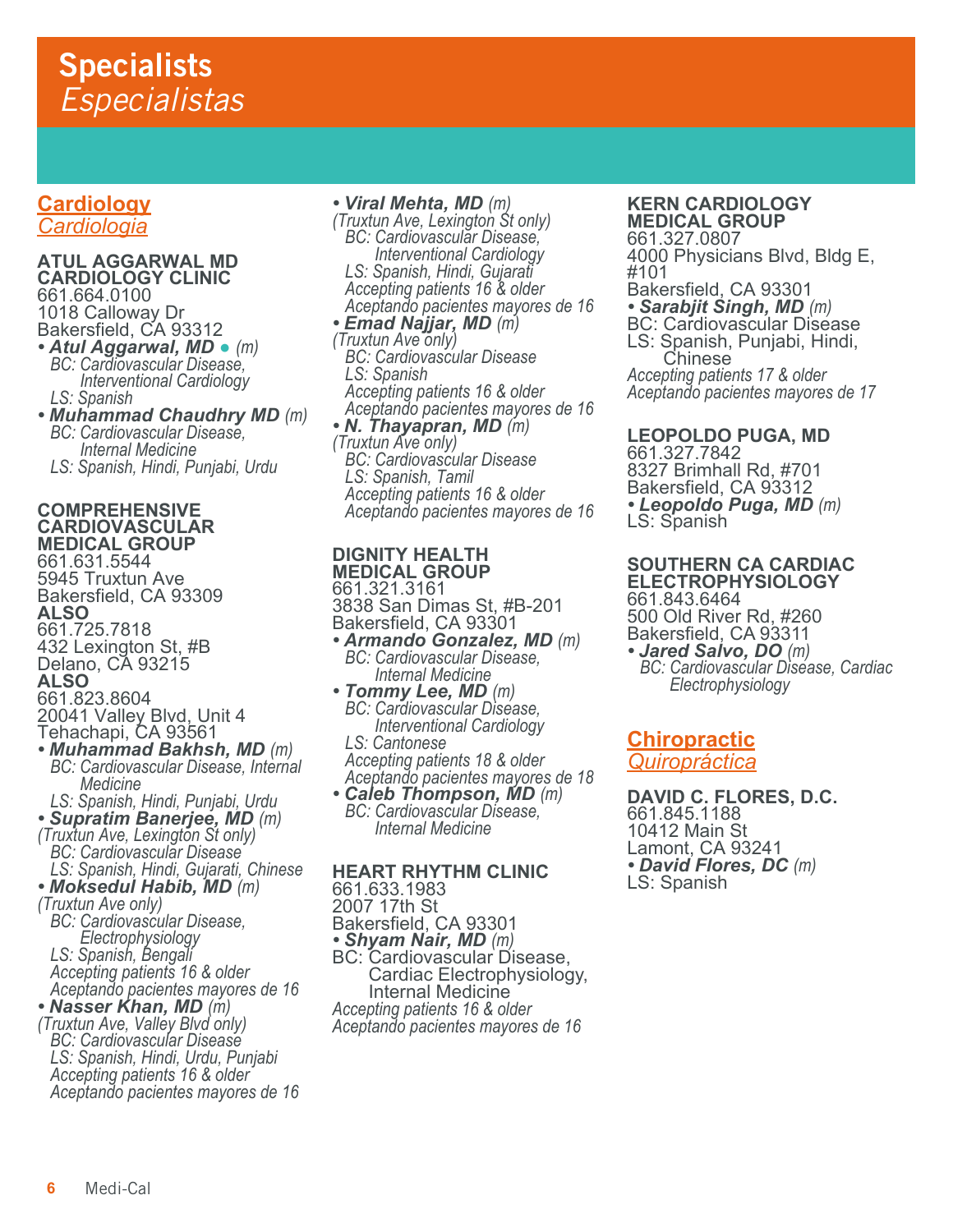## **Dermatology** *Dermatolog*í*a*

**COMPREHENSIVE BLOOD & CANCER CENTER (CBCC)** 661.322.2206 6501 Truxtun Ave Bakersfield, CA 93309<br>• Geover Fernandez, MD (m) • *Geover Fernandez, MD (m)*<br>BC: Dermatology *Accepting patients 18 & older Aceptando pacientes mayores de 18*

## **LA LASER CENTER, PC**

661.322.2700 8605 Camino Media, #300 Bakersfield, CA 93311 **ALSO** 661.322.2700 5600 California Ave, #101 Bakersfield, CA 93309 **ALSO** 661.322.2700 300 Old River Rd, #120 Bakersfield, CA 93311 **ALSO** 661.430.9070 1317 Main St, #B Delano, CA 93215 **ALSO** 760.446.9007 1200 N China Lake Blvd, #A Ridgecrest, CA 93555<br>• **Sam Abaza, MD** (m) **• Farah Awadalla, MD** *(m) LS: Greek • Erik Cabral, MD (m) (Main St only) BC: Dermatology LS: Spanish • Daniel Taheri, MD (m) BC: Dermatology LS: Farsi • Richard Winklemann, DO (m) (California Ave, Camino Media, Old River only) BC: Dermatology, Micrographic Dermatologic Surgery*

## **Electrophysiology** *Electrofisiologia*

#### **HEART RHYTHM CLINIC** 661.633.1983 2007 17th St Bakersfield, CA 93301<br>• *Shyam Nair, MD (m) • Shyam Nair, MD (m)* BC: Cardiovascular Disease, Cardiac Electrophysiology, Internal Medicine *Accepting patients 16 & older Aceptando pacientes mayores de 16*

**SOUTHERN CA CARDIAC ELECTROPHYSIOLOGY** 661.843.6464 500 Old River Rd, #260 Bakersfield, CA 93311<br>• Jared Salvo, DO (m) *• Jared Salvo, DO (m) BC: Cardiovascular Disease, Cardiac Electrophysiology*

## **Endocrinology, Diabetes, & Metabolism** *Endocrinología,Diabetes, y Metabolismo*

## **CENTRIC HEALTH**

661.748.1999 3008 Sillect Ave, #220 Bakersfield, CA 93308 **ALSO** 4531 Buena Vista Rd, #140 Bakersfield, CA 93311<br>• Atam Singh, MD (m) *• Atam Singh, MD (m)* LS: Spanish *Accepting patients 16 & older Aceptando pacientes mayores de 16* 

## **DIGNITY HEALTH**

**MEDICAL GROUP** 661.327.1431 9500 Stockdale Hwy, #201 Bakersfield, CA 93311 *• Harshit Shah, MD (m) BC: Endocrinology, Diabetes, & Metabolism; Internal Medicine LS: Spanish*

#### **DIGNITY HEALTH MEDICAL GROUP**

661.327.1431 9500 Stockdale Hwy, #203 Bakersfield, CA 93311 *• Sukhmani Singh, MD (f) BC: Internal Medicine*

## **Gastroenterology** *Gastroenterología*

**KERN GASTROENTEROLOGY MEDICAL GROUP** 661.324.1203 5959 Truxtun Ave, #200 Bakersfield, CA 93309 **ALSO** 661.324.1203 1519 Garces Hwy #3 Delano, CA 93215 *• Ishaan Kalha, MD (m)* BC: Gastroenterology LS: Punjabi, Hindi

**NANDAKUMAR RAVI, MD** 661.588.8725 9870 Brimhall Rd, #100 Bakersfield, CA 93312 *• Nandakumar Ravi, MD (m)*<br>BC: Gastroenterology LS: Spanish, Kannada *Accepting patients 14 & older Aceptando pacientes mayores de 14* 

## **RAJEEV KRISHAN, MD**

661.735.3915 9900 Stockdale Hwy, #208 Bakersfield, CA 93311 **• Rajeev Krishan, MD** (m)<br>BC: Gastroenterology,<br>Internal Medicine<br>LS: Spanish Accepting patients 18 & older *Aceptando pacientes mayores de 18*

BC: Board Certified / *Certificado por la junta*

LS: Languages spoken in addition to English / *Idiomas que se hablan además de Ingles*

<sup>●</sup> Currently not accepting new patients / *Actualmente no acepta pacientes nuevos*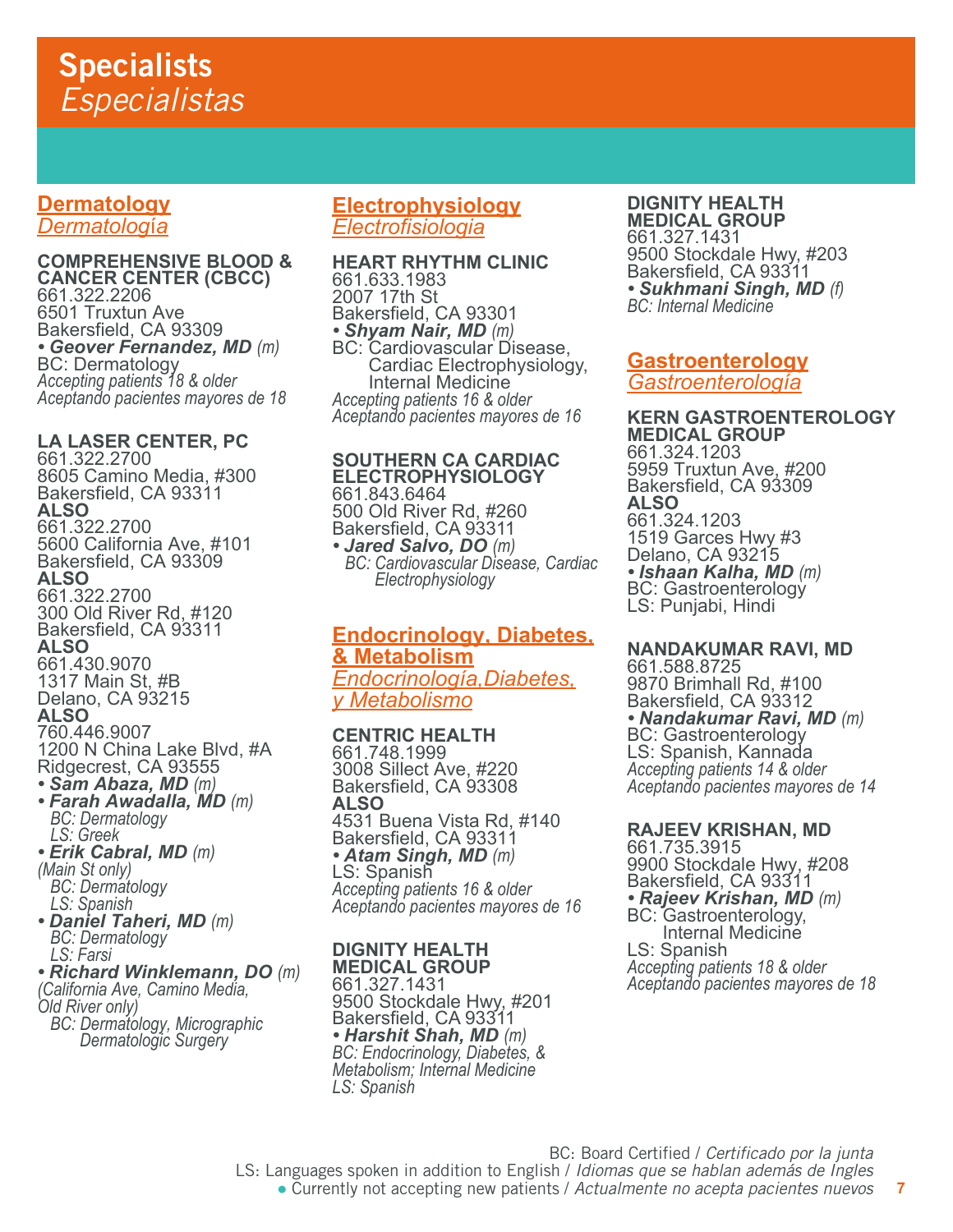**Hematology/Oncology** *Hematología/Oncología*

### **BAKERSFIELD HEMATOLOGY ONCOLOGY** 661.615.6800 9800 Brimhall Rd Bakersfield, CA 93312<br>• Vinh-Linh Nguyen, MD (m) LS: Spanish, Vietnamese, French

#### **BLOOD & CANCER THERAPEUTICS**

661.491.5060 4500 Morning Dr, #105 Bakersfield, CA 93306<br>• Vinh-Linh Nguyen, MD (m) LS: Spanish, Vietnamese, French<br>*Accepting patients 18 & older Aceptando pacientes mayores de 18*

#### **RIO BRAVO ONCOLOGY** 661.491.5060

4500 Morning Dr, #105 Bakersfield, CA 93306 • *Alexander Gaitanis, DO (m)*<br>BC: Medical Oncology, Internal Medicine

## **HIV/AIDS** *VIH/SIDA*

#### **COMPREHENSIVE CARE CENTER** 833.678.2781 625 34th St, #100 & #200 Bakersfield, CA 93301 *• J. Rodriguez-Garcia, MD (m)* LS: Spanish

### **FRANCO FELIZARTA, MD**

661.324.3128 3535 San Dimas St, #24 Bakersfield, CA 93301 *• Franco Felizarta, MD (m)* BC: Infectious Diseases, HIV/AIDS Specialist LS: Spanish, Tagalog

### **RIO BRAVO FAMILY MEDICINE**

661.872.1000 2601 Oswell St, #101 Bakersfield, CA 93306 *• Navin Amin, MD (m)* BC: Infectious Diseases, Internal Medicine LS: Spanish, Gujarati, Hindi *Accepting patients 16 & older Aceptando pacientes mayores de 16*

## **Infectious Diseases** *Enfermedades Infecciosas*

**BARTZ-ALTADONNA COMMUNITY HEALTH CENTER** 661.874.4050 9300 N Loop Blvd, #C California, CA 93505 • *Nelson Garcia, MD (m)*<br>BC: Internal Medicine LS: Spanish

**COMPREHENSIVE BLOOD & CANCER CENTER (CBCC)** 661.322.2206 6501 Truxtun Ave Bakersfield, CA 93309 • *Randolph Senining, MD (m)*<br>BC: Infectious Diseases

### **FRANCO FELIZARTA, MD** 661.324.3128 3535 San Dimas St, #24 Bakersfield, CA 93301<br>• Franco Felizarta, MD (m) *• Franco Felizarta, MD (m)* BC: Infectious Diseases, **HIV/AIDS** Specialist

LS: Spanish, Tagalog

## **KERN COUNTY**

**MEDICAL CLINIC** 661.325.2448 2222 19th St Bakersfield, CA 93301<br>• See-Ruern Kitt, MD (f) *• See-Ruern Kitt, MD (f)* BC: Infectious Diseases, Allergy & Immunology LS: Thai

**RIO BRAVO FAMILY MEDICINE** 661.872.1000 2601 Oswell St, #101

Bakersfield, CA 93306 *• Navin Amin, MD (m)* BC: Infectious Diseases,

 Internal Medicine LS: Spanish, Gujarati, Hindi *Accepting patients 16 & older Aceptando pacientes mayores de 16*

## **Maternal Fetal Medicine** *Medicina Fetal Materna*

**RAMIN SAMADI, MD** 661.259.5617 2501 H St, #B Bakersfield, CA 93301<br>• *Ramin Samadi, MD (m*) *• Ramin Samadi, MD (m)* BC: Maternal Fetal Medicine, Obstetrics/Gynecology LS: Spanish, Farsi

### **Naturopathy** *Naturopatía*

**COMPREHENSIVE BLOOD & CANCER CENTER (CBCC)** 661.322.2206 6501 Truxtun Ave Bakersfield, CA 93309 *• Kalyan Gaddam, ND (m) Not a provider for Blue Shield California No es un proveedor de Blue Shield de California*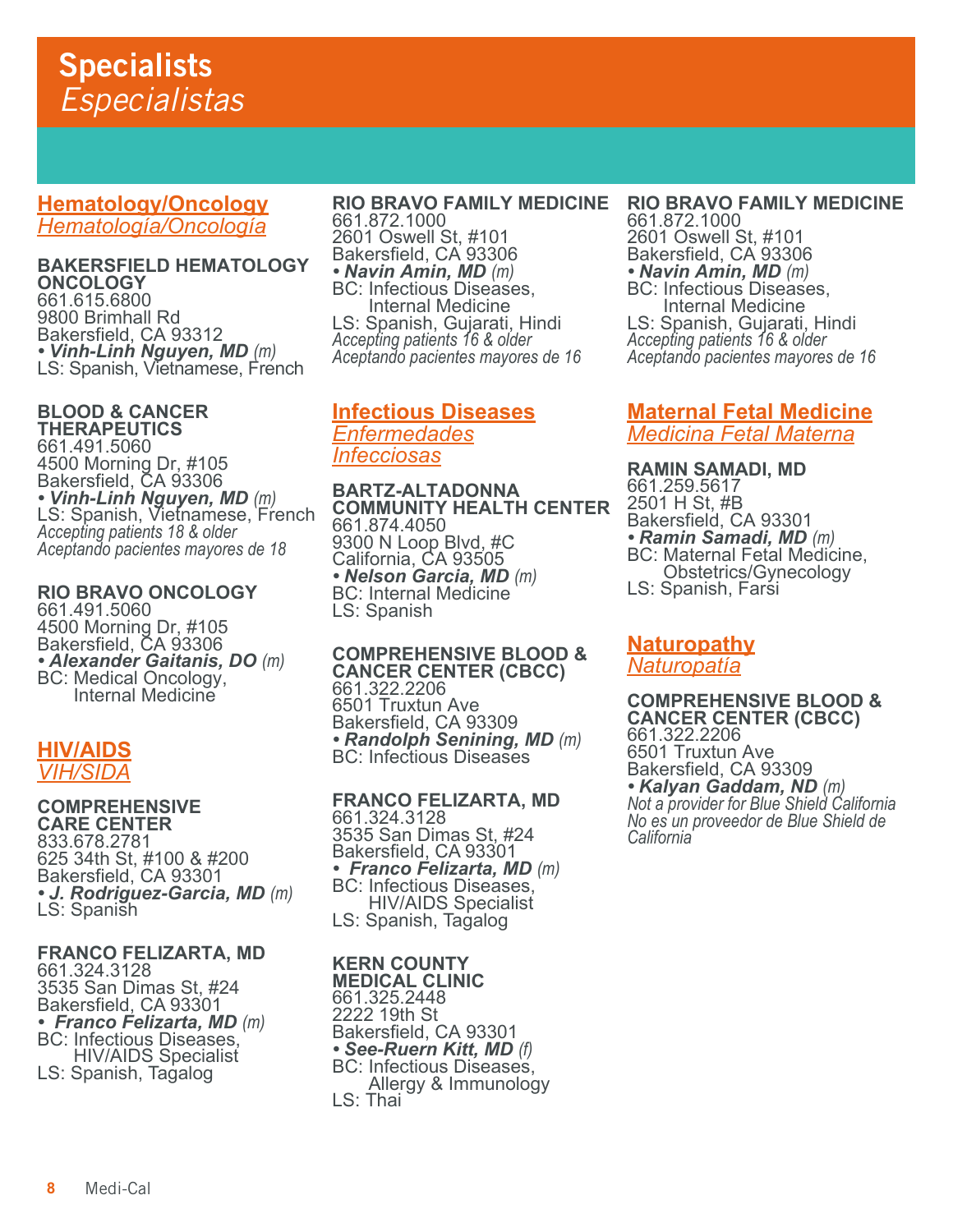## **Nephrology** *Nefrología*

## **CENTRAL KERN NEPHROLOGY**

- 5030 Office Park Dr Bakersfield, CA 93309 **ALSO** 2535 16th St Bakersfield, CA 93301 **ALSO** 1980 Cecil Ave Delano, CA 93215
- *Melody Dumlao, MD (f) 559.788.6207 (Cecil Ave only) BC: Nephrology LS: Spanish, Tagalog Accepting patients 16 & older Aceptando pacientes mayores de 16*
- *Apurv Khanna MD (m) 661.323.2847 (Office Park Dr only) BC: Internal Medicine*
- *Parham Mokri, MD (m) 661.323.2847 (Office Park Dr only) BC: Nephrology, Internal Medicine LS: Farsi Accepting patients 18 & older Aceptando pacientes mayores de 18 • Tariq Mubin, MD (m) 661.323.2847*

 *BC: Nephrology, Internal Medicine LS: Hindi Accepting patients 16 & older Aceptando pacientes mayores de 16* 

*•* **Uma Varanasi, MD** *(m) 661.323.2847 BC: Nephrology, Internal Medicine Accepting patients 16 & older Aceptando pacientes mayores de 16*

## **THE NEPHROLOGY GROUP**

661.588.9999 3933 Coffee Rd, #B Bakersfield, CA 93308 **ALSO** 432 Lexington St, #A Delano, CA 93215 **ALSO** 20041 Valley Blvd, #3 Tehachapi, CA 93561

### **ALSO**

- 6621 Lake Isabella Blvd Lake Isabella, CA 93240<br>• Slamat Ali, MD (m)
- *BC: Nephrology, Internal Medicine*<br> **Sudhir Joshi, MD** (m)
- *Sudhir Joshi, MD (m) BC: Nephrology, Internal Medicine LS: Punjabi*
- *Hashim Kazmi, MD (m)**LS: Spanish*
- *Peter McCauley, MD (m) LS: Spanish*
- *Nishkarsh Saxena, MD (m) BC: Nephrology, Internal Medicine LS: Spanish, Hindi Accepting patients 18 & older Aceptando pacientes mayores de 18*

## **Neurology** *Neurología*

**KERN COUNTY NEUROLOGICAL MEDICAL GROUP** 661.322.3008 1705 28th St Bakersfield, CA 93301 **ALSO** 1711 28th St, #A Bakersfield, CA 93301 *•* **Jian Lin, MD** *(m) LS: Cantonese • Sameh Labib, MD (m)**LS: Spanish, Arabic*

*<i>LS: Spanish, Tagalog Mandarin* 

**KERN VALLEY HEALTHCARE DISTRICT** 760.379.1791 6425 Lynch Canyon Dr Lake Isabella, CÀ 93240<br>• *Farzin Pedouim, MD (m)* **BC: General Psychiatry &** Neurology

#### **MAHEEP VIRDI, MD & ASSOCIATES**

661.432.7851 8307 Brimhall Rd, #1702 Bakersfield, CA 93312 **ALSO**

8311 Brimhall Rd, #1903

- Bakersfield, CA 93312<br>• *Maheep Birdi, MD (m)*
- *Maheep Birdi, MD (m) (8307 Brimhall Rd only) BC: Psychiatry & Neurology LS: Spanish, Punjabi, Hindi, Tagalog Accepting patients 16 & older Aceptando pacientes mayores de 16*
- *Luis Natali, MD (m) (8311 Brimhall Rd only)*

 *LS: Spanish Accepting patients 18 & older Aceptando pacientes mayores de 18*

### **MAJID RAHIMIFAR, MD**

661.872.9999 2601 Oswell St, #101 Bakersfield, CA 93306 *• Kaveh Saremi, MD (m)* BC: Neurology, Clinical Neurophysiology LS: Spanish

## **METRO PHYSICIANS**

**MEDICAL GROUP** 559.625.0202 432 Lexington St, #C Delano, CA 93215 *• Boota Chahil, MD (m)* LS: Punjabi

## **KATAYOUN SABETIAN, MD INC.**

661.322.4601 2323 16th Street, #206 Bakersfield, CA 93301 *• Katayoun Sabetian, MD (f)* BC: Neurology, Sleep Medicine LS: Spanish

**9**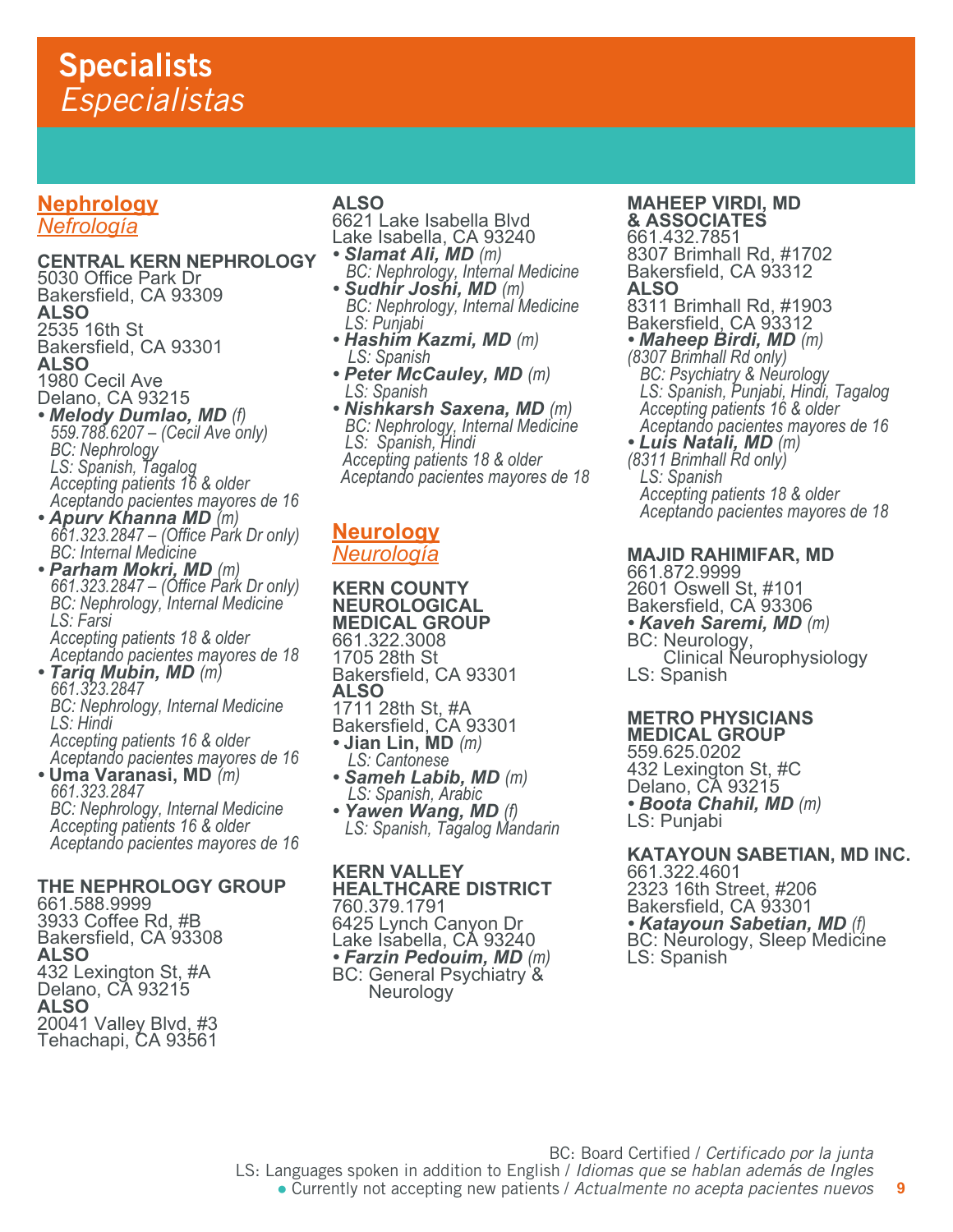**UNITED NEUROSCIENCE** 661.632.7126 3838 San Dimas St, #A-140 Bakersfield, CA 93301 **ALSO** 661.324.0500 3838 San Dimas St, #A-250 Bakersfield, CA 93301 *• Venkata Dandamudi, MD (m) BC: Neurology • Ashish Gajjar, MD (m) (#A-140 only) BC: Neurology • H Prasad Kunhi Veedu, MD (m) (#A-140 only) BC: Neurology, Epilepsy LS: Malayalam • Theodore Popa, MD (m) (#A-140 only) • Laura Ragoonanan, MD (f) (#A-140 only)* ` *BC: Neurology*<br>• **Axel Rosengart, MD** (m) *• Axel Rosengart, MD (m) BC: Neurology, Vascular Neurology LS: German • Kiron Thomas, MD (m) (#A-140 only) BC: Neurology*

#### **VALLEY NEUROLOGY GROUP** 661.776.3876

3400 Calloway Dr, #100 Bakersfield, CA 93312<br>• V. Janakiraman, MD (m)

*• V. Janakiraman, MD (m) BC: Neurology LS: Tamil, Hindu, Spanish Accepting patients of all ages for Epilepsy, 14 and older for other services Aceptando pacientes de todos edades por Epilepsia, mayores de 14 por otros servicios*

*• Vinutha Ravi, MD (f) BC: Neurology LS: Spanish, Tagalog, Hindu Accepting patients 15 & older Aceptando pacientes mayores de 15*

### **Oncology, Gynecology** *Oncología, Ginecología*

**PACIFIC GYNECOLOGIC SPECIALISTS** 661.326.1401 2011 19th St Bakersfield, CA 93301<br>• John Schlaerth, MD (m) **BC: Gynecologic Oncology** 

## **Ophthalmology** *Oftalmologia*

**ROGER KOHN, MD** 661.622.5435 2920 F St, #C-17 Bakersfield, CA 93301<br>• *Roger Kohn, MD (m)* **BC: Ophthalmology** LS: Spansh

## **TRIANGLE EYE INSTITUTE**

661.631.2020 9700 Brimhall Rd Bakersfield, CA 93312 • **Steven Yaplee, MD** (m)<br>BC: Ophthalmology LS: Spanish

## **Ophthalmology, Retinal** *Oftalmologia, Retina*

**RETINA INSTITUTE OF CALIFORNIA** 661.663.8500 9500 Stockdale Hwy, #108 Bakersfield, CA 93311 *• Anuj Chawla, MD (m)*

## **Otolaryngology (ENT)** *Otorrinolgaringología (ENT)*

**GARY K ZERLIN, MD** 661.327.3448 2103 18th St Bakersfield, CA 93301 *• Gary Zerlin, MD* ● *(m)* BC: Otolaryngology/ENT LS: Spanish

## **Pain Management** *Manejo del Dolor*

**CENTRAL VALLEY PAIN MANAGEMENT** 661.327.9300 6401 Truxtun Ave, #B Bakersfield, CA 93309 *• J Rao Grandhe, MD (m)* LS: Spanish, Hindi *Accepting patients 15 & older Aceptando pacientes mayores de 15*

## **PRISM PAIN & SPINE**

661.664.2300 300 Old River Rd, #200 Bakersfield, CA 93311<br>• **Daniel Krauchuk, DO** (m) *• Daniel Krauchuk, DO (m)* BC: Pain Medicine, Physical Medicine and Rehab

## **UNIVERSAL**

**HEALTHCARE SERVICES** 661.587.2468 8303 Brimhall Rd, Bldg 1500 Bakersfield, CA 93312

- *R. Kuchakulla, MD (m) LS: Spanish*
- *Vinod Mungalpara, MD (m)**BC: Pain Management, Anesthesiology LS: Spanish*
- *Ashok Parmar, MD (m)**BC: Pain Management LS: Spanish*

**VIPMD** 661.327.2901 2901 Sillect Ave, #201 Bakersfield, CA 93308<br>• **Daniel Krauchuk, DO** (m) *• Daniel Krauchuk, DO (m)* BC: Pain Medicine, Physical Medicine & Rehabilitation LS: Spanish *Accepting patients 18 & older Aceptando pacientes mayores de 18*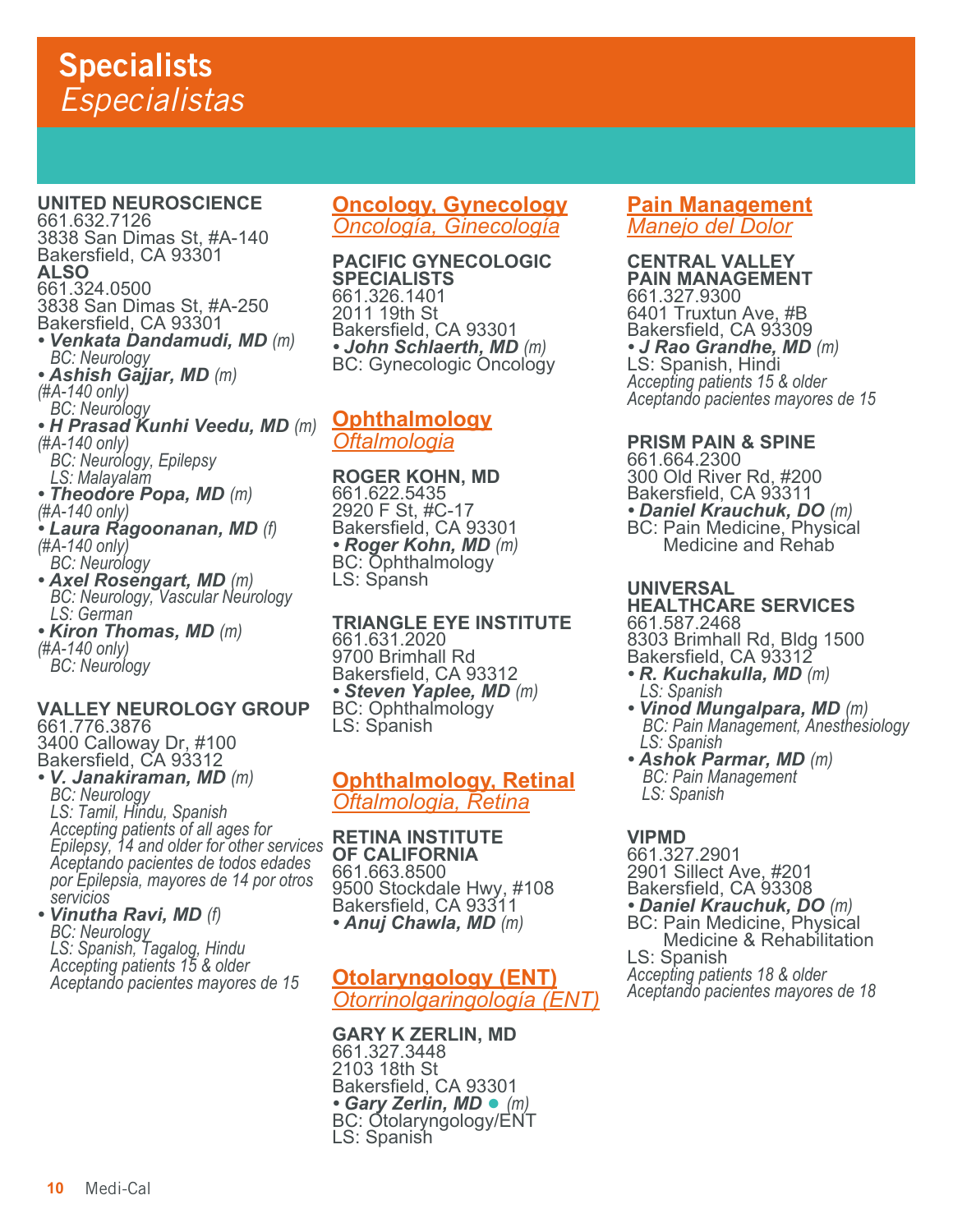**Pediatric Specialty Care**

*Atención Especializada Pediátrica*

**VALLEY CHILDREN'S HEALTHCARE** Eagle Oaks Specialty Care Center 661.564.3300 12500 Stockdale Hwy Bakersfield, CA 93314

## **Physical Medicine & Rehabilitation** *Medicina Física y Rehabilitación*

**BAKERSFIELD NEUROSCIENCE & SPINE INSTITUTE** 661.872.9999 2601 Oswell St, #101 Bakersfield, CA 93306 *• Bettina Limjoco, MD (f)* 

#### **BRADFORD A. ANDERSON, MD**

661.616.5726 5001 Commerce Dr, #100 Bakersfield CA 93309 *• Bradford Anderson, MD (m)* BC: Physical Medicine & Rehab, Spinal Cord Injury Medicine LS: Spanish

**EVAN DIMMITT, MD** 661.323.5500 5001 Commerce Drive Bakersfield, CA 93309 *• Evan Dimmitt, MD (m)* 

## **LANGLOIS MEDICAL CORPORATION**

661.326.8035 230 S Montclair St, #101 Bakersfield, CA 93309<br>• Leo Langlois, MD (m) *• Leo Langlois, MD (m)* BC: Physical Medicine & Rehab LS: Spánish *Accepting patients 18 & older Aceptando pacientes mayores de 18* 

### **MUSKOGEE REHABILITATION CLINIC** 661.336.0700 5251 Office Park Dr, #120 Bakersfield, CA 93309 • **Jay Yoo, MD** • (*m*)<br>BC: Physical Medicine & Rehab,

 Pain Medicine LS: Korean

### **Podiatry** *Podologia*

**HOLLY SPOHN GROSS, D.P.M.** 760.379.8630 6425 Lynch Canyon Dr Lake Isabella, CA 93240 *• Holly Spohn-Gross, DPM (f)*

**STOCKDALE PODIATRY GROUP** 661.725.1664 1519 Garces Hwy, #107 Delano, CA 93215 **ALSO** 661.832.1667 110 New Stine Rd Bakersfield, CA 93309 **ALSO** 661.832.1667 1326 H Street, #1 Bakersfield CA 93301 **ALSO** 661.322.2895 1701 27th St Bakersfield, CA 93301 **ALSO** 559.784.3118 448 W Putnam Ave Porterville, CA 93257 *• Jeffrey D'Allessandro, DPM (m) (New Stine Rd, Garces Hwy, W Putnam Ave only) LS: Spanish, French • Thomas Nelson, DPM (m) (Garces Hwy, New Stine Rd, 27th St only) BC: Foot & Ankle Surgery • Gursharan Saini, MD (m) LS: Spanish, Hindi, Punjabi• Liviu Pasaboc, DPM (m) (Garces Hwy, New Stine Rd only) LS: Spanish • James Teela, DPM (m) (New Stine Rd, W Putnam Ave only) LS: Spanish*

## **Pulmonology** *Neumología*

**COMPREHENSIVE PULMONARY & CRITICAL CARE ASSOCIATES** 661.633.5474 2828 H St, #D Bakersfield, CA 93301<br>• *Alpha Anders, MD (m) • Alpha Anders, MD (m)* BC: Pumonary Diseases, Critical Care Medicine, Internal Medicine LS: Spanish, Mandarin, Hebrew

## **J. CHANDRASEKHAR, INC.**

661.327.1352 6001 Truxtun Ave, #120A Bakersfield CA 93309 *• J. Chandrasekhar, MD (m)* BC: Internal Medicine

## **PRIME PULMONARY**

**& SLEEP CENTER** 661.695.6777 8305 Brimhall Rd, #1601 Bakersfield CA 93312 *• Ruchi Bansal, MD (f)* BC: Internal Medicine LS: Spanish, Hindi

#### **SAN JOAQUIN VALLEY PULMONARY MEDICAL GROUP**

661.327.3747 5801 Truxtun Ave Bakersfield, CA 93309 **ALSO** 109 Adkisson Way Taft, CA 93268

- *Mushtaq Ahmed, MD (m) BC: Internal Medicine*
- *LS: Spanish, Hindi, Punjabi, • Kusum Desai, MD (f) BC: Internal Medicine LS: Spanish, Hindi, Punjabi, Urdu*

BC: Board Certified / *Certificado por la junta*

LS: Languages spoken in addition to English / *Idiomas que se hablan además de Ingles*

**11** ● Currently not accepting new patients / *Actualmente no acepta pacientes nuevos*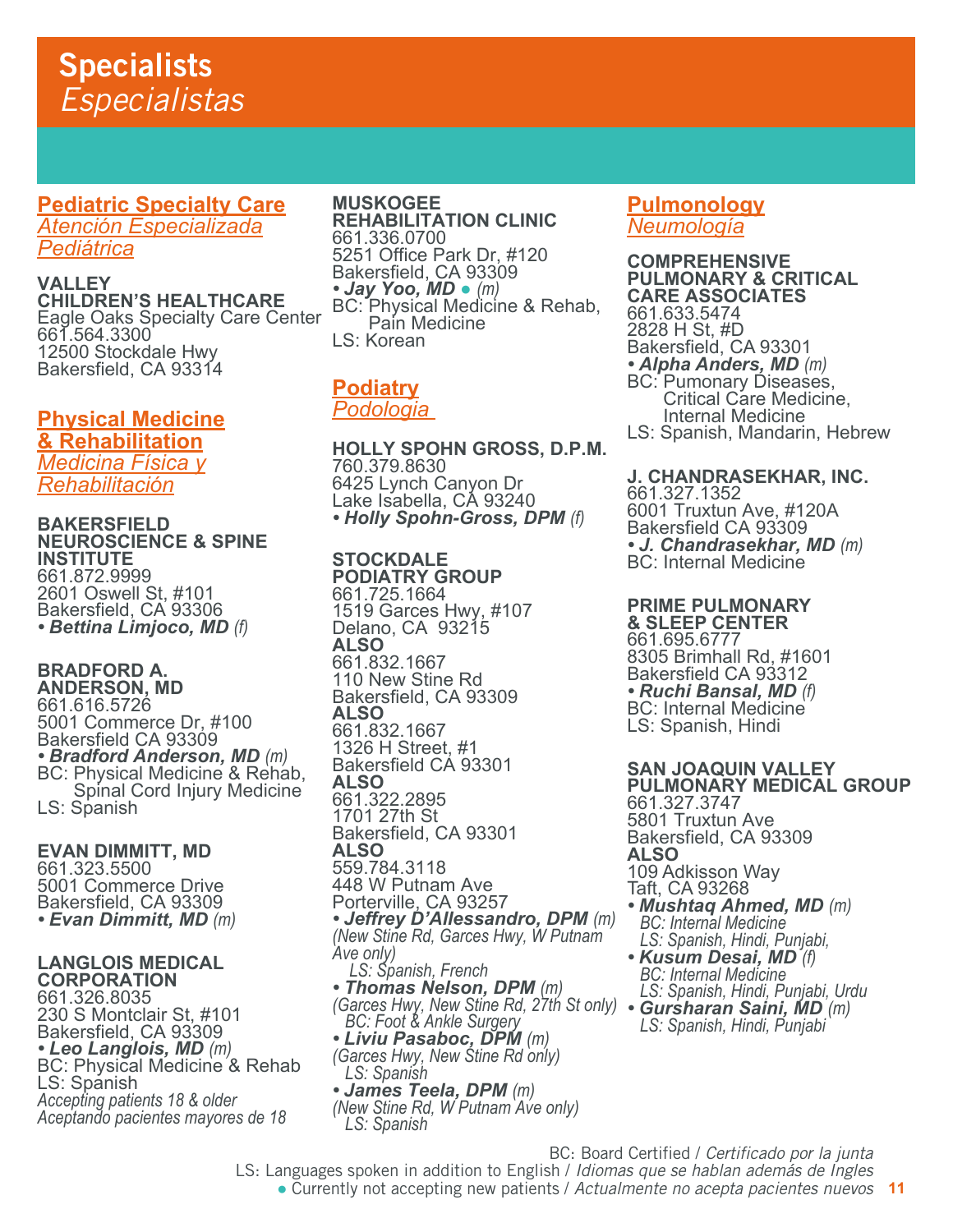## **Radiation Oncology** *Oncológia Radioterapica*

**COMPREHENSIVE BLOOD AND CANCER CENTER (CBCC)** 661.322.2206 6501 Truxtun Ave Bakersfield, CA 93309

- *Giridhar Gorla, MD (m) BC: Radiation Oncology Accepting patients 18 & older Aceptando pacientes mayores de 18*
- *Youssef Hanalla, MD (m) BC: Radiation Oncology LS: Spanish, Hindi*

#### **RIO BRAVO ONCOLOGY** 661.491.5060 4500 Morning Dr, #105

Bakersfield, CA 93306 *• Ajay Desai, MD (m) BC: Radiation Oncology LS: Hindi*

*• Randall Scharlach, MD (m) BC: Radiology*

### **Rheumatology** *Reumatología*

#### **RHEUMATOLOGY SERVICES MEDICAL GROUP** 661.695.8385 8329 Brimhall Rd, #801 Bakersfield, CA 93312 *•* **Karen Kovalow-St John, MD** *(f)* BC: Internal Medicine, Rheumatology LS: Spanish, Chinese *Accepting patients 16 & older Aceptando pacientes mayores de 16*

### **SUMEET BHINDER, MD**

661.588.4001 6001-A Truxtun Ave, #160 Bakersfield, CA 93309 *• Sumeet Bhinder, MD (f)* BC: Rheumatology, Internal Medicine LS: Spanish, Indian, Punjabi

## **Surgery, Breast Oncology** *Cirugía, Oncología de los Senos*

**COMPREHENSIVE BLOOD & CANCER CENTER (CBCC)** 661.322.2206

6501 Truxtun Ave Bakersfield, CA 93309<br>• Nicole Gordon, MD (f) **BC: General Surgery LS: Spanish, Hindi** 

## **Surgery, Cardiothoracic** *Cirugía, Cardiotorácica*

**DIGNITY HEALTH MEDICAL GROUP** 661.327.8538 3838 San Dimas St, #A-100 Bakersfield, CA 93301<br>• Patrick Paw, MD (m) *BC: Thoracic & Cardiac Surgery<br>LS: Spanish, Thai, Chinese<br><i>• Eric Peck, MD (m)* BC: Thoracic & Caŕdiac Surgery<br>LS: Spanish<br>**• Sarabjit Purewal, MD** (m) *BC: Thoracic & Cardiac Surgery*<br>LS: Spanish, Indian

## **Surgery, Colon & Rectal** *Cirugía, Colon y Recto*

**DIGNITY HEALTH MEDICAL GROUP** 661.665.0505 3838 San Dimas St, #B-231 Bakersfield, CA 93301 *• Lorenc Malellari, MD (m)**BC: General Surgery* *LS: Spanish, Albanian*

## **Surgery, General** *Cirugía General*

**DIGNITY HEALTH MEDICAL GROUP** 661.665.0505 3838 San Dimas St, #B-231

- Bakersfield, CA 93301 *• Arpit Patel, MD (m) BC: General Surgery*
- *LS: Spanish, Gujarati • Amudhan Pugalenthi, MD (m) BC: General Surgery*
- *Jing Zhou, MD (f) BC: General Surgery*

## **MOON MD**

661.638.0601 8311 Brimhall Rd, Bldg 1900, #1901 Bakersfield, CA 93312 **ALSO** 661.375.5879 432 Lexington Ave, #A Delano, CA 93215 *• Cyrus Moon, MD (m)* BC: General Surgery

## **RIVERWALK**

**SURGICAL ASSOCIATES** 661.327.2544 2521 G St Bakersfield, CA 93301 *• John Buxton, MD (m) BC: General Surgery LS: Spanish*

**RIVERWALK SURGICAL ASSOCIATES** 661.665.0505 3838 San Dimas St, #B-231 Bakersfield, CA 93301 *• Denise Portugal, MD (f) BC: General Surgery* *LS: Spanish*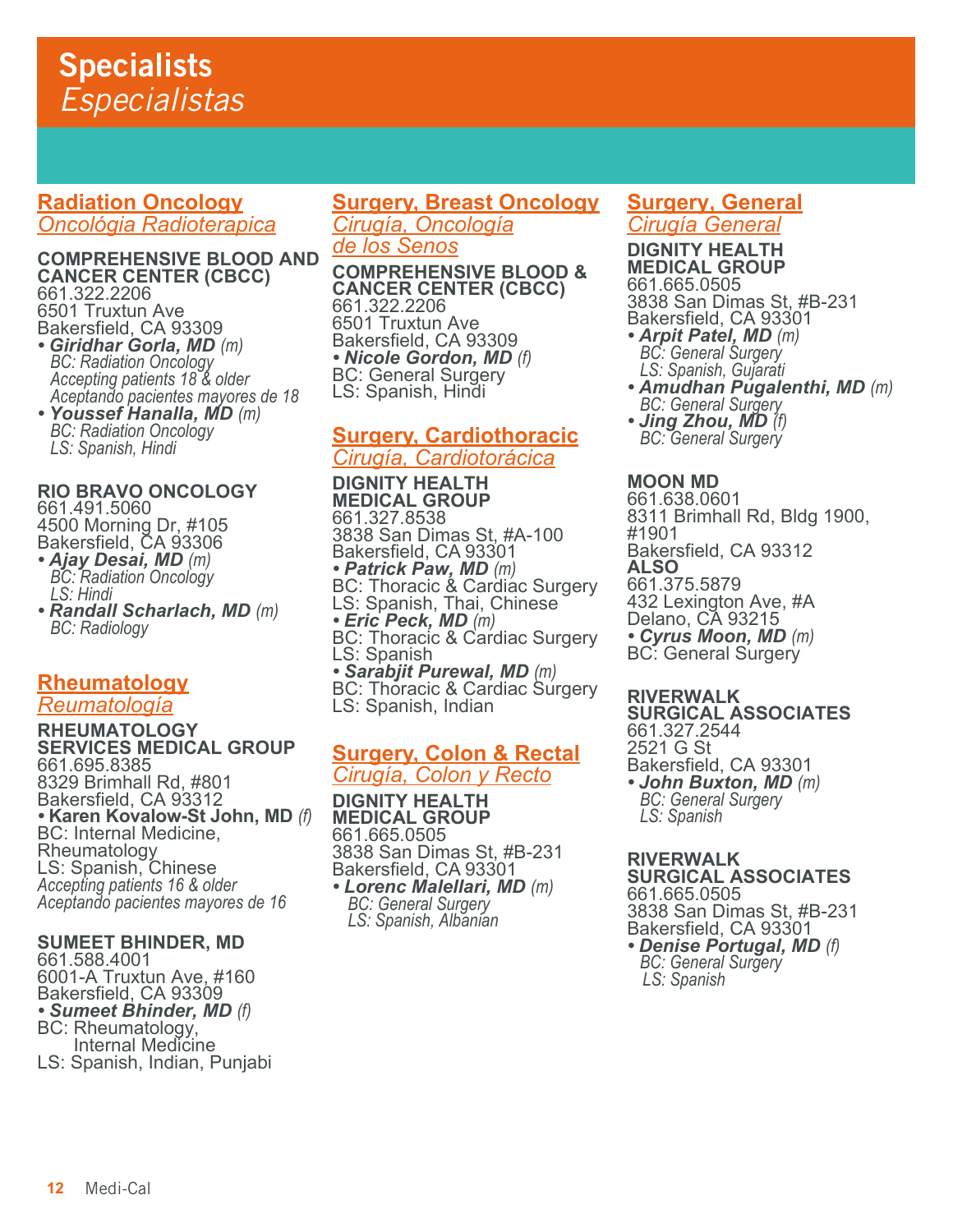## **Surgery, Hand** *Cirugía, Mano*

**ALBERT R. SWAFFORD MD** 661.742.1940 2731 H St, #A Bakersfield, CA 93301<br>• Albert Swafford, MD (m) **BC: Orthopedic Surgery** 

### **DESERT HAND & PLASTIC SURGERY**

661.664.2200 9300 Stockdale Hwy, #300 Bakersfield, CA 93311 *• David Bowen, MD (m)* BC: Plastic Surgery

### **GROSSMAN MEDICAL GROUP** 661.633.2876 420 34th St Bakersfield, CA 93301

*• Rachael Williams, MD (f)* LS: Spanish

#### **MERCY ORTHOPEDIC SPINE & HAND CENTER** 661.664.2300 300 Old River Rd, #200 Bakersfield, CA 93311 *• Charles Wong, DO (m)* LS: Spanish

## **Surgery, Neurological**

*Cirugía Neurologico*

**BAKERSFIELD NEUROSCIENCE**  661.544.3352 **& SPINE INSTITUTE** 661.872.9999 2601 Oswell St, #101 Bakersfield, CA 93306 *• Olusegun Leramo, MD (m)**LS: Spanish*

*• Majid Rahimifar, MD (m) BC: Neurological Surgery*

### **IMAD ABUMERI, MD**

661.637.8663 2001 F Bakersfield, CA 93301<br>• Imad Abumeri, MD (m) *• Imad Abumeri, MD (m)* BC: Neurological Surgery LS: Tagalog, Lebanese

### **KERN NEUROSURGICAL**

**INSTITUTE** 661.843.7800 2323 16th St, #407 Bakersfield, CA 93301 *• Jan Eckermann, MD (m)* BC: Neurological Surgery LS: German

## **PHILLIP ROSENTHAL MD**

661.741.0924 2323 16th St, #407 Bakersfield, CA 93301<br>• *Philip Rosenthal, MD (m)* **BC: Neurological Surgery** LS: Spanish *Accepting patients 18 & older Aceptando pacientes mayores de 18*

## **Surgery, Oncology** *Cirugía Oncología*

**DIGNITY HEALTH MEDICAL GROUP** 661.665.0505 3838 San Dimas St, #B-231 Bakersfield, CA 93301 **• Amudhan Pugalenthi, MD** (m)<br>BC: General Surgery

## **Surgery, Orthopedic** *Cirugía Ortopédico*

**KARAN SRIVASTAVA** 9610 Stockdale Hwy, #C Bakersfield, CA 93311 **ALSO**  3008 Sillect Ave, #120 Bakersfield, CA 93308 **ALSO**  432 Lexington St, #C Delano, CA 93215 *• Karan Srivastava, MD (m)* LS: Spanish, Tagalog, Hindi

**MATTHEW M. MALERICH, MD** 661.664.2200 9300 Stockdale Hwy, #300 Bakersfield, CA 93311 *• Matthew Malerich, MD (m)* BC: Orthopedic Surgery BC: Orthopedic Surgery<br>LS: Spanish

#### **MERCY ORTHOPEDIC SPINE & HAND CENTER** 661.664.2300

300 Old River Rd, #200 Bakersfield,CA 93311

- *Alfred Coppola, MD (m)**BC: Orthopedic Surgery LS: Spanish*
- *Berkay Unal, MD (m)**LS: Spanish, Turkish*
- *George Wahba, MD (m)**BC: Orthopedic Surgery LS: Spanish, Arabic*

#### **PACIFIC CENTRAL COAST HEALTH CENTERS**

661.664.2300 300 Old River Rd, #200 Bakersfield, CA 93311

*• Karan Srivastava, MD (m)*

## **PRAMOD KUMAR**

**SRIVASTAVA, MD** 661.725.0713 432 Lexington St, #C Delano, CA 93215 *• Pramod Srivastava, MD (m) LS: Hindi*

#### **ULTIMATE FAMILY ORTHOPAEDICS**

661.249.6626 8307 Brimhall Rd, #1706 Bakersfield, CA 93312 • Mohammad Hashemi, MD (m) BC: Orthopedic Surgery

BC: Board Certified / *Certificado por la junta* LS: Languages spoken in addition to English / *Idiomas que se hablan además de Ingles*

**13** ● Currently not accepting new patients / *Actualmente no acepta pacientes nuevos*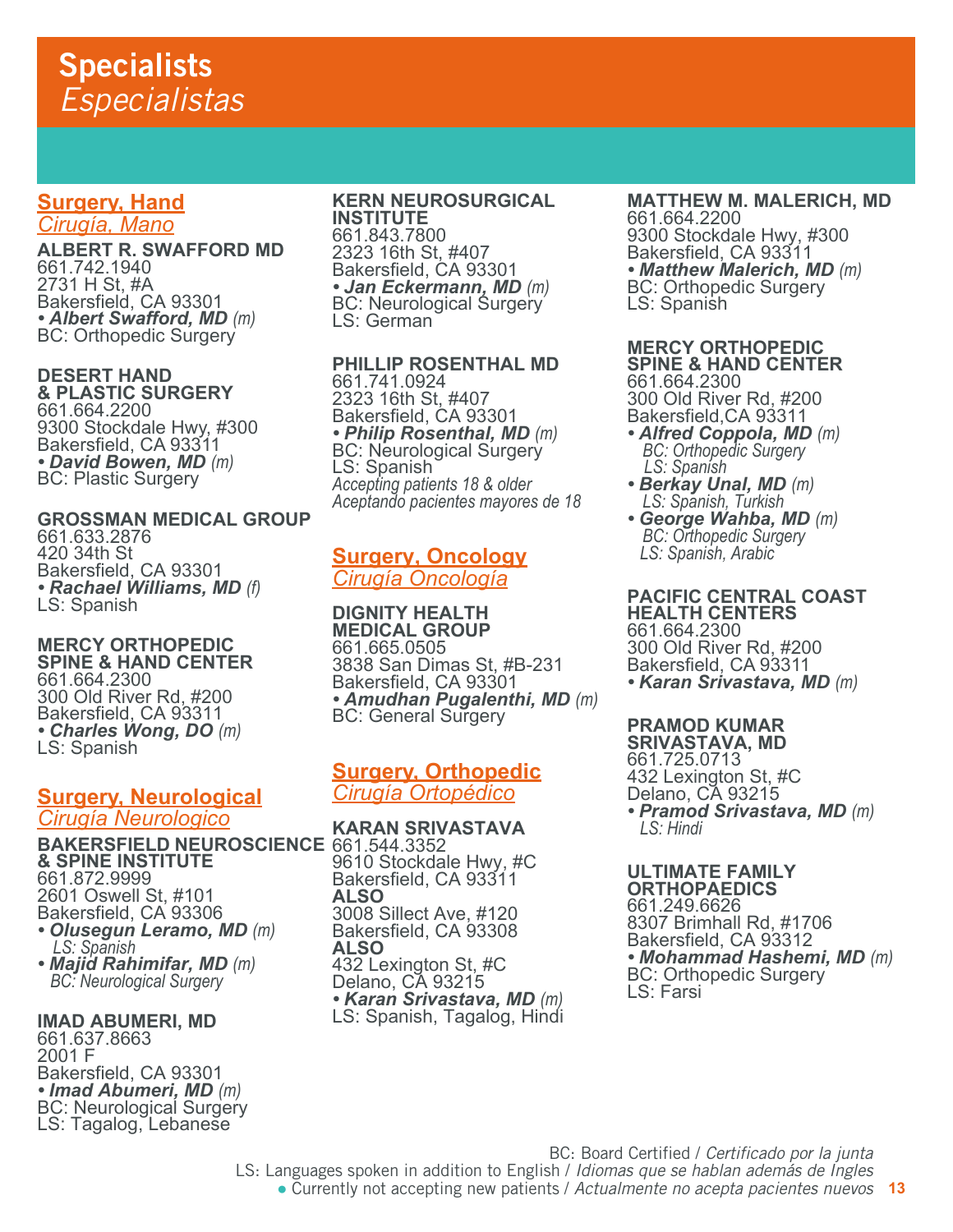**Surgery, Plastic & Reconstructive** *Cirugía Plastico y Reconstructivo*

#### **CALIFORNIA INSTITUTE OF COSMETIC & RECONSTRUCTIVE SURGERY** 661.327.2101 2901 Sillect Ave, #201 Bakersfield, CA 93308 *• Vipul Dev, MD (m) LS: Spanish, Gujarati, Hindi*

*• Narayanan Nair, MD (m) BC: General Surgery LS: Spanish*

## **GORDON M. MITTS, MD**

661.324.7208 2525 H St Bakersfield, CA 93301 *• Gordon Mitts, MD* BC: Plastic & Reconstructive **Surgery** LS: Spanish

## **GROSSMAN MEDICAL GROUP**

818.981.2050

420 34th St

- Bakersfield, CA 93301 *• Ethan Baughman, MD (m) LS: Spanish*
- *Brian Evans, MD (m) BC: Plastic Surgery*
- *Peter Grossman, MD (m)**BC: Plastic Surgery*
- **Alexander Majidian, MD** *(m)**BC: Plastic Surgery*
- **Rachael Williams, MD** *(f) LS: Spanish*

**M. BRANDON FREEMAN, MD, PH.D** 661.808.4070 2701 Chester Ave, #102 Bakersfield, CA 93304 *• Brandon Freeman, MD, PhD (m)* BC: Plastic Surgery LS: Spanish

## **Surgery, Vascular** *Cirugía Vascular*

**HAO D. BUI, MD** 661.387.8333 4901 Centennial Plaza Way Bakersfield CA 93312 **ALSO** 661.241.4052 4825 Coffee Rd Bakersfield CA 93308<br>• Hao Bui, MD (m) *• Hao Bui, MD (m) BC: Vascular Surgery LS: Vietnamese*

- *Allan Capote, MD (m) BC: General Surgery LS: Spanish*
- *Sara Honari, MD (f) Tien Nguyen, MD (m) BC: Vascular Surgery LS: Vietnamese*

## **Urology** *Urología*

## **BRUCE C. STONE, DO**

661.664.4455 9500 Stockdale Hwy, #109 Bakersfield, CA 93311 *• Bruce Stone, DO (m)* BC: Urology

## **DAVID HOROVITZ, MD**

661.520.5010 3941 San Dimas St, #103A Bakersfield, CA 93301 *• David Horovitz, MD (m)*

## **DIGNITY HEALTH**

**MEDICAL GROUP** 661.665.0505 3838 San Dimas St, #B-231 Bakersfield, CA 93301 **ALSO** 661.654.0200 3838 San Dimas St, #A200 Bakersfield, CA 93301 *• Edwin Youngstrom, DO (m)* BC: Urological Surgery

## **RIVERWALK**

**SURGICAL ASSOCIATES** 661.520.5010 3941 San Dimas St, #103A Bakersfield, CA 93301 *• Michael Oefelein, MD (m)* BC: Urology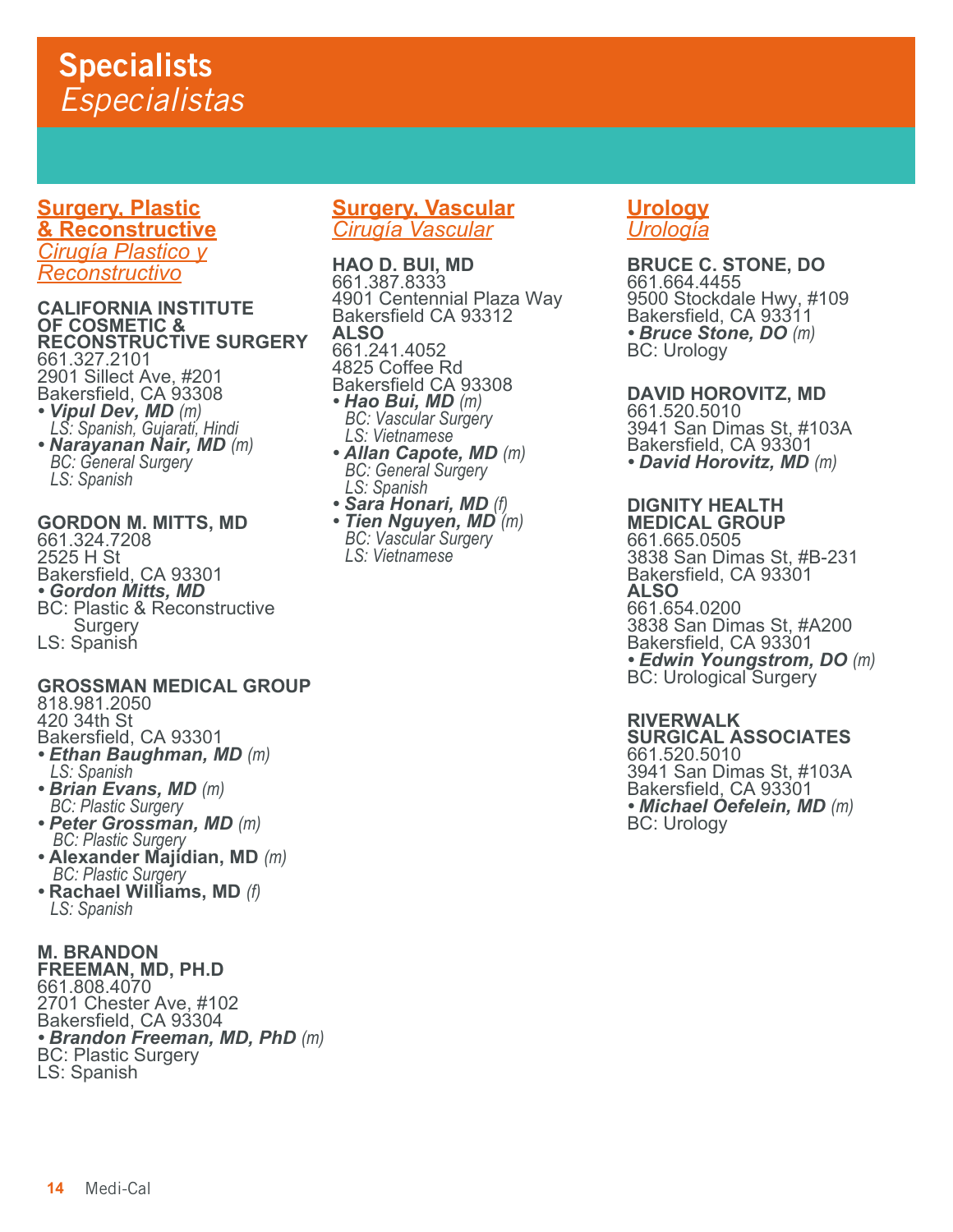## Self-Referrals: Optometry *Referencias Por Cuenta Propia: Optometría*

Check your health plan benefits. Many health plan benefits include one routine eye exam per 12-month period. To request an authorization for a routine eye exam:

- Make an appointment with one of the optometrists listed. Have your health plan ID card available.
- The optometrist's office will coordinate an authorization from Dignity Health Management Services, administrators for Medi-Cal. This authorization covers the routine optometry exam only. If you have questions about your eyewear benefit, please contact the health plan.

*Verifique los beneficios de su plan de salud. Muchos beneficios de planes de salud incluyen un examen de rutina de la vista por un período de 12 meses. Para solicitar autorización para un examen de la vista de rutina:*

- *Haga una cita con uno de los optometristas incluidos en la lista. Tenga a mano la tarjeta de identificación del plan de salud.*
- *Desde el consultorio del optometrista se coordinará una autorización de Dignity Health Management Services, los administradores de Medi-Cal. Esta autorización cubre solamente el examen de rutina de optometría. Si usted tiene preguntas acerca de su beneficio de anteojos por favor póngase en contacto con el plan de salud.*

#### **ACUITY EYE GROUP**

800.898.2020 9500 Stockdale Hwy Bakersfield, CA 93311 *• Krystal Vanichsarn, OD (f) LS: Spanish* 

#### **BESPECTACLED EYE CARE OPTOMETRIC**

661.489.7765 5603 Auburn St, #A Bakersfield, CA 93306 *• Sabrina Graziano, OD (f) LS: Spanish • Kyle Shively, OD (m) LS: Spanish* 

### **SOUTHWEST EYE CARE OPTOMETRIC CENTER**

661.833.4040 4649 Planz Rd Bakersfield, CA 93309 *• Mark Cheung, OD (m) • Janae Vance, OD (f) LS: Spanish*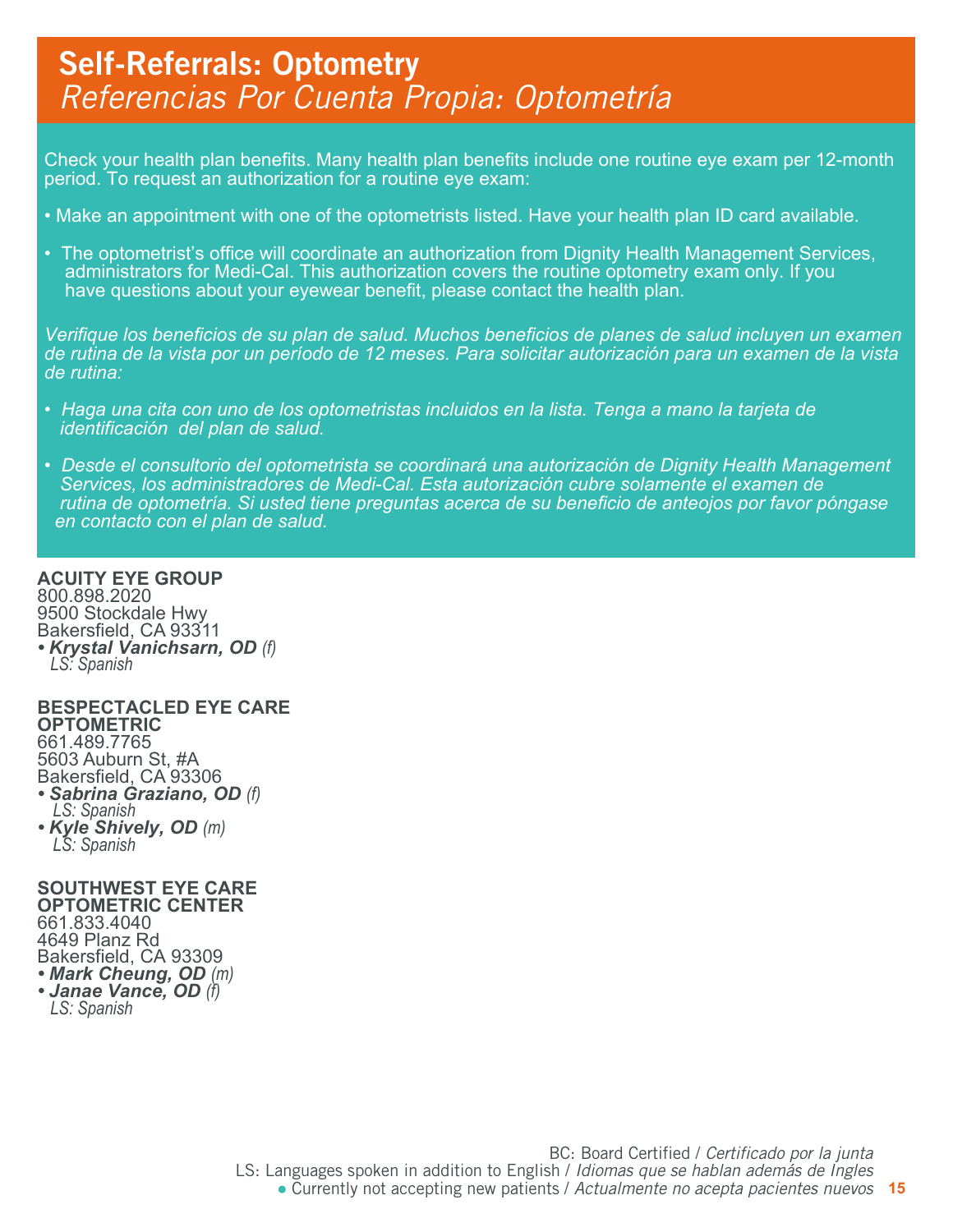## Self-Referrals: Well Women, Gynecological, & Obstetrics *Referencias Por Cuenta Propia: Bien Estar de la Mujer, Mujer Saludable, Ginecológico, y Obstétrica*

You may self refer to these OB/GYNs for your annual well woman exam, gynecological and obstetrical care.To take advantage of this benefit, please call the physician of choice.

No visit limits apply to preventive visits, however, there are visit limits for all other types of visits. If you have any questions regarding this benefit, please call our Customer Service Department at 661.716.7270 or 800.918.7302.

*Puede referirse por su propia cuenta a estos obstetras/ginecólogos para realizarse un examen anual del bien estar de la mujer y recibir atención ginecológica y obstétrica. Para poder aprovechar este beneficio, llame al médico que prefiere.*

*No se aplican límites de visitas a las visitas preventivas, sin embargo, hay límites de visitas para todos los demás tipos de visitas.Si tiene preguntas sobre este beneficio, por favor llame al Departamento de Atención al Cliente al 661.716.7270 o 800.918.7302.*

### **ADVENTIST HEALTH DELANO**

661.721.0737 1201 Jefferson St Delano, CA 93215 Bakersfield, CA 93301 **ALSO** 2300 7th St Wasco, CA 93280<br>• Leonard Perez, MD (m) **BC: Obstetrics/Gynecology** LS: Spanish<br>• Miguel Lascano, MD (m) *• Miguel Lascano, MD (m)* BC: Obstetrics/Gynecology LS: Spanish *• Vasanthi Srinivas, MD (f)* BC: Obstetrics/Gynecology LS: Spanish

#### **CHIBUIKE ENYEREIBE ANUCHA, MD**

661.637.1006 3941 San Dimas St, #104 Bakersfield, CA 93301<br>• Chibuike Anucha, MD (m) *• Chibuike Anucha, MD (m)* BC: Obstetrics/Gynecology LS: Spanish, Igbo

#### **DIGNITY HEALTH MEDICAL GROUP**

661.654.0200 3838 San Dimas St, #A-200 Bakersfield, CA 93301 *• Edward Allen, MD (m)* LS: Spanish

**KERN WOMEN'S HEALTH GROUP** 661.322.6700 2005 17th St Bakersfield, CA 93301 **ALSO** 661.322.4902 2700 F St, #300 – 2nd Floor Bakersfield CA 9330 *• Antonio Garcia, MD (m) (F St only)* *BC: Obstetrics/Gynecology LS: Spanish • Leonard Perez, MD (m) (17th St only) BC: Obstetrics/Gynecology LS: Spanish • Vasanthi Srinivas, MD (f) (17th St only)*

 *LS: Spanish, Hindi, Tamil*

## **CHARNPAL MANGAT, MD**

661.322.4902 2700 F St, #300, 2nd Floor Bakersfield, CA 93301 *• Charnpal Mangat, MD (m)* BC: Obstetrics/Gynecology LS: Spanish, Hindi, Punjabi

## **PHILIPP R. MELENDEZ, MD**

661.325.7103 3543 San Dimas St, #B Bakersfield, CA 93301 *• Philipp Melendez, MD (m)* LS: Spanish

#### **RAHUL SHARMA, MD** 661.664.0314 9610 Stockdale Hwy, #B Bakersfield, CA 93311 **ALSO** 661.758.5500 1217 7th St Wasco, CA 93280 **ALSO** 661.725.2512 432 Lexington St Delano, CA 93215<br>• Rahul Sharma, MD (m)

*• Rahul Sharma, MD (m) LS: Spanish, Hindi, Punjabi*

#### **THE WOMEN'S CENTER AT MERCY HOSPITAL SOUTHWEST** 661.663.6429 500 Old River Rd, #200

Bakersfield, CA 93311<br>• Justin Lee, MD (m) **BC: Obstetrics/Gynecology,**  Pelvic & Reconstructive Surgery

LS: Vietnamese

## **HANS C. YU**

661.663.0818 9730 Brimhall Rd, #1 Bakersfield, CA 93312<br>• Hans Yu, DO (m) **BC: Obstetrics/Gynecology** LS: Spanish, Mandarin, **Taiwanese**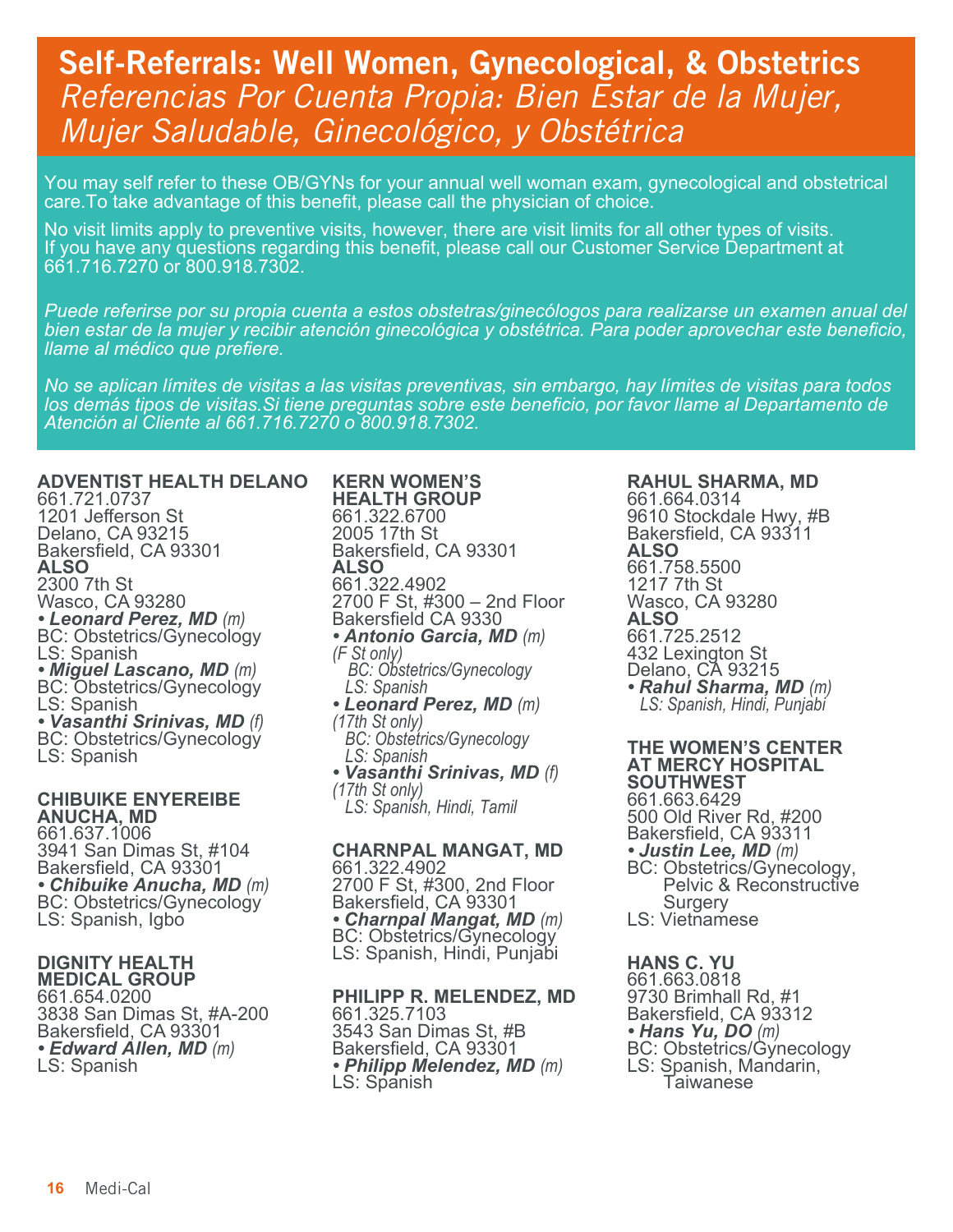## Member Services *Servicios de Miembro*

**Laboratory Services** *Servicios de Laboratorio*

## **DELANO REGIONAL**

**MEDICAL CENTER** 661.725.4800 1401 Garces Hwy Delano, CA 93215

### **WESTPAC LABS**

**661.325.0744** 2920 F St, #A Bakersfield, CA 93301 **ALSO** 1801 16th St, #A Bakersfield, CA 93301 **ALSO** 2017 17th St Bakersfield, CA 93301 **ALSO** 2012 22nd St Bakersfield, CA 93301 **ALSO** 8331 Brimhall Rd, #901 Bakersfield, CA 93312 **ALSO** 3400 Calloway Dr, #301 Bakersfield, CA 93312 **ALSO** 2201 Mt Vernon Ave, #104 Bakersfield, CA 93306 **ALSO** 6001-D Truxtun Ave, #420 Bakersfield, CA 93309 **ALSO** 4700 Panama Ln, #114 Bakersfield, CA 93313 **ALSO** 820 34th St, #102 Bakersfield, CA 93301

## **ALSO**

800 11th Ave, #B Delano, CA 93215 **ALSO** 5540 Lake Isabella Blvd, #200 Lake Isabella, CA 93240 **ALSO** 107 Adkisson Way Taft, CA 93268 **ALSO** 730 N Norma, #C Ridgecrest, CA 93268 **ALSO** 20960 #B Sage Ln Tehachapi, CA 93561

### **Radiology Services**  *Servicios de Radiología*

## **DELANO REGIONAL**

**MEDICAL CENTER** 661.721.5280 1401 Garces Hwy Delano, CA 93215

#### **KERN RADIOLOGY**

661.324.7000 2301 Bahamas Dr Bakersfield, CA 93309 **ALSO** 4500 Morning Dr, #202 Bakersfield, CA 93306 **ALSO** 3838 San Dimas St, A-120 Bakersfield, CA 93301 **ALSO** 9330 Stockdale Hwy, #100 Bakersfield, CA 93311 **ALSO** 1818 16th St Bakersfield, CA 93301 **ALSO** 1817 Truxtun Ave Bakersfield, CA 93301 **ALSO** 9900 Stockdale Hwy, #100 &109 Bakersfield, CA 93311 **ALSO** 661.326.9600 432 S Mill St Tehachapi, CA 93561

#### **KERN VALLEY HEALTH CARE DISTRICT** 760.379.2681 6412 Laurel Ave Lake Isabella, CA 93240

In case of an emergency situation call 911 or go to the nearest emergency room. If your condition is not emergent and your primary care physician's office is open, call the physician's office directly for advice. Otherwise, visit one of the urgent care centers or hospital emergency rooms listed on this page.

*En caso de una situación de emergencia llame al 911 o vaya a la sala de emergencias más cercana. Si su condición no es de emergencia y el consultorio de su médico de atención primaria está abierto, llame a la oficina de su médico directamente para pedir consejos médicos. De lo contrario, visite uno de los centros de atención de urgencia o salas de emergencia de los hospitales en esta lista.*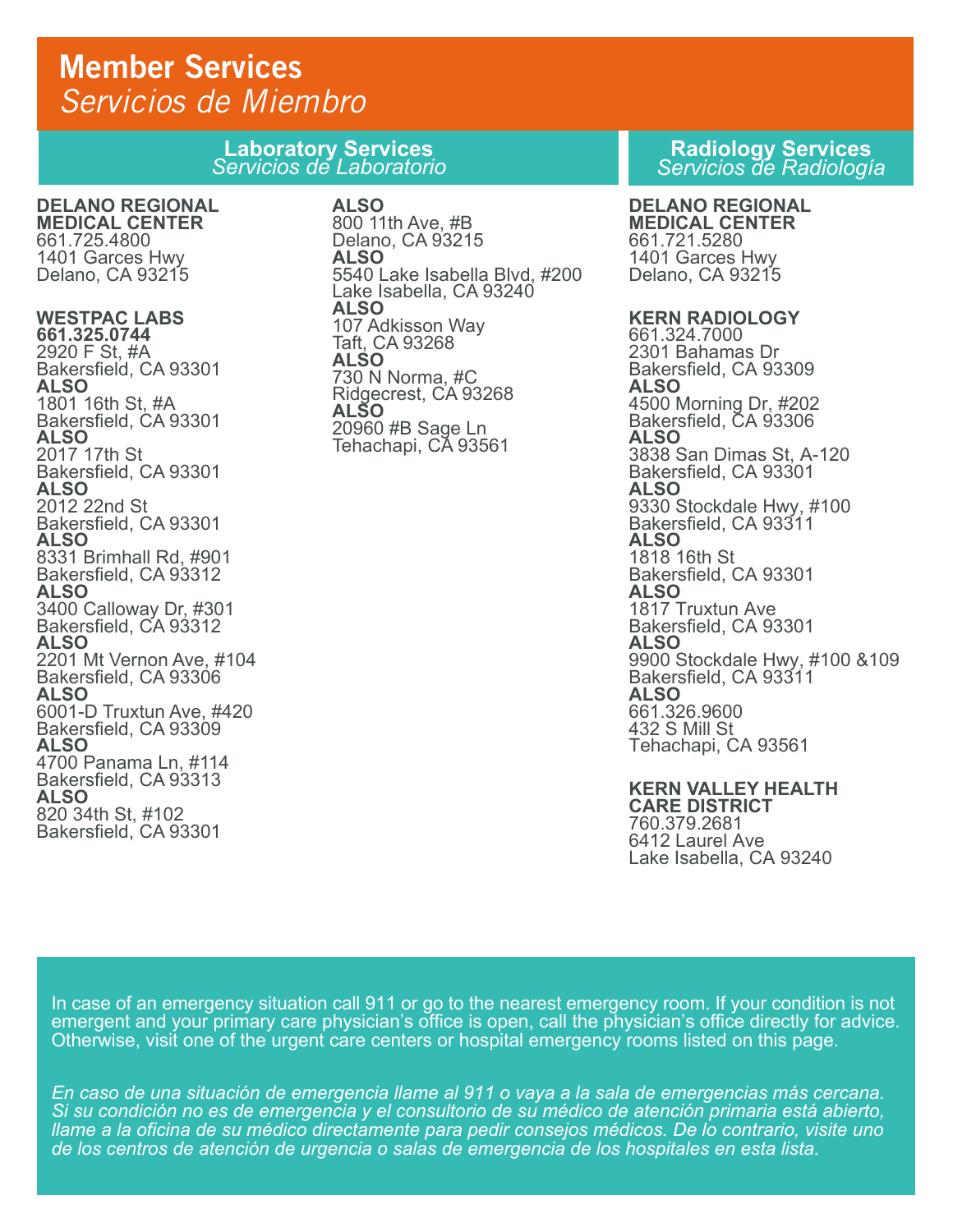## Member Services *Servicios de Miembro*

## **Physical/Occupational Therapy** *Terapia física y ocupacional*

#### **ALPHA DYNAMIC PHYSICAL THERAPY**

661.474.2600 1004 14th Ave, #A Delano, CA 93215

## **GLINN GIORDANO**

**PHYSICAL THERAPY**  661.589.9066 9501 Flushing Quail Rd, #10 Bakersfield,CA 93312 **ALSO** 661.327.4357 1201 23rd St Bakersfield, CA 93301 **ALSO** 661.832.9737 3700 Gosford Rd Bakersfield, CA 93309 **ALSO** 661.615.6150 200 China Grade Loop Bakersfield, CA 93308 **ALSO** 661.237.6100 701 Central Valley Hwy Shafter, CA 93262

### **JACOBO PHYSICAL THERAPY**

661.631.8793 1820 Chester Ave Bakersfield, CA 93301 **ALSO** 661.558.1100 929 Jefferson St, #B Delano, CA 93215

**PAIR & MAROTTA PHYSICAL THERAPY** 661.328.0650 5337 Truxtun Ave Bakersfield, CA 93309 **ALSO** 661.634.9440 2601 G St Bakersfield, CA 93301 **ALSO** 661.871.5908 2601 Oswell St, #105 Bakersfield, CA 93306 **ALSO** 661.412.4667 3400 Panama Ln, #R Bakersfield, CA 93313 **ALSO** 661.282.8737 4605 Buena Vista Rd, #690 Bakersfield, CA 93311 **ALSO** 661.822.5483 20418 Brian Wy, #5 Tehachapi, CA 93561

#### **TERRIO PHYSICAL THERAPY FITNESS** 661.377.1700 3400 Calloway Dr, #603 Bakersfield, CA 93312 **ALSO** 7737 Meany Ave, #B5 Bakersfield, CA 93308 **ALSO** 1800 Westwind Dr, #500 Bakersfield, CA 93301 **ALSO** 11206 Olive Dr, #102 Bakersfield, CA 93312 **ALSO** 7900 District Blvd, #A Bakersfield, CA 93313 **ALSO** 13019 Stockdale Hwy, #500 Bakersfield, CA 93314

**ALSO** 2838 Oswell St Bakersfield, CA 93306 **ALSO** 4004 Panama Ln, #100 Bakersfield, CA 93313 **ALSO** 8800 Stockdale Hwy, #150 Bakersfield, CA 93311 **ALSO** 1430 HIgh St Delano, CA 93215 **ALSO** 815 Tucker Rd, #C Tehachapi, CA 93561 **ALSO**  559.322.4103 2960 E Nees Ave, #108 Fresno, CA 93720

**WESTERN REHABILITATION ASSOCIATES** 661.763.4194 337 S 10th St, #G Taft, CA 93268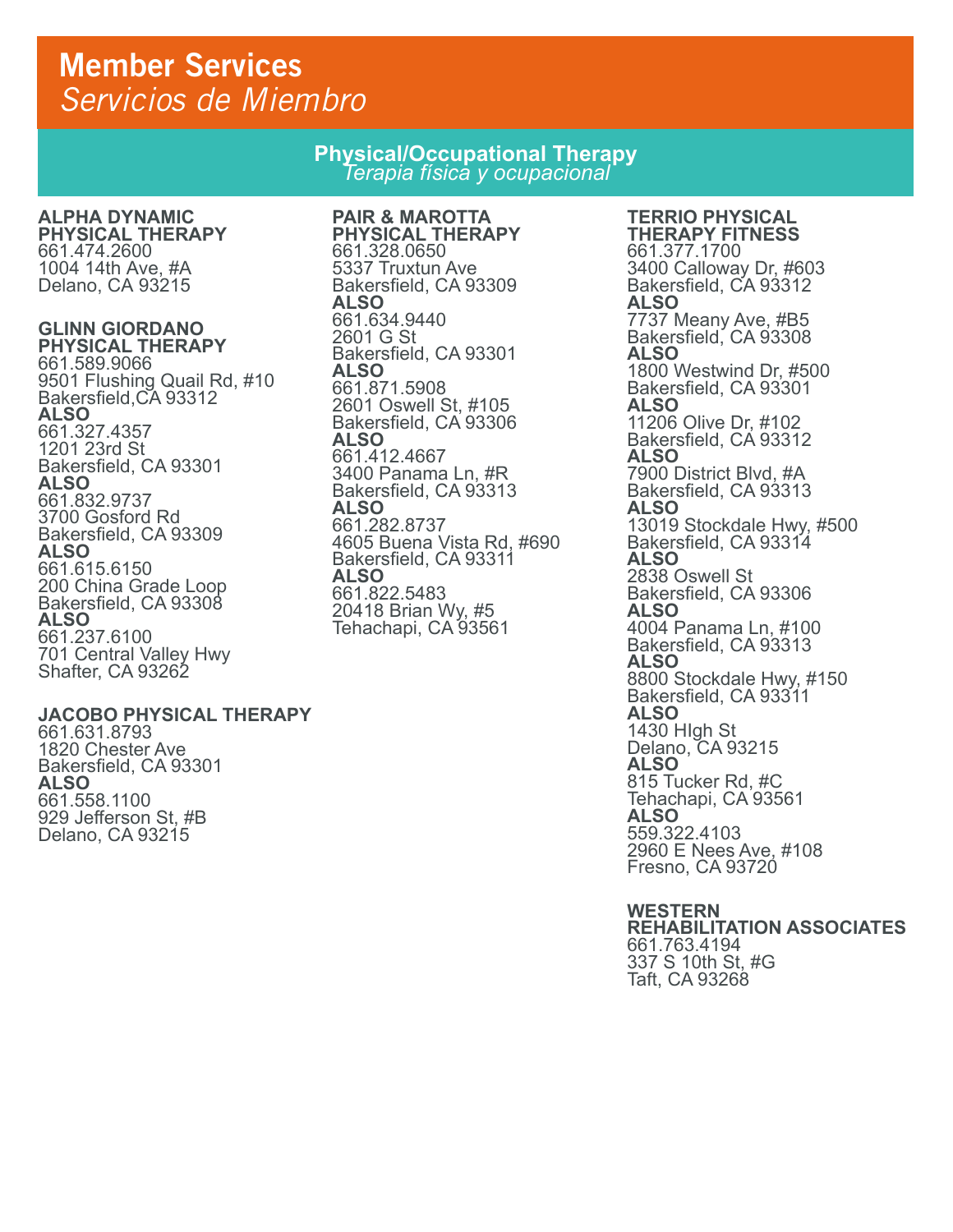## Urgent Care *Atención de Urgencias*

## **1ST CHOICE URGENT CARE**

**ACCELERATED URGENT CARE** 

661.230.9334 6515 Panama Ln, #106-107 Bakersfield, CA 93313 **ALSO** 661.214.8962 4420 Coffee Rd, #A Bakersfield, CA 93308

661.829.6747 9710 Brimhall Rd Bakersfield, CA 93312

661.885.9909

**ALSO**

## **APEX URGENT CARE**

661.429.2739 501 Munzer St, #A Shafter, CA 93263

### **DELANO URGENT CARE**

661.725.2579 1201 Jefferson St Delano, CA 93215

#### **MEMORIAL URGENT CARE**

661.326.0088 3838 San Dimas St. #B100 Bakersfield, CA 93301

#### **PRIORITY URGENT CARE 661.556.4777**  1345 Allen Rd, #300 Bakersfield, CA 93314 **ALSO** 4821 Panama Ln Bakersfield, CA 93313 **ALSO** 3409 Calloway Dr, #101 Bakersfield, CA 93312 **ALSO** 2509 Mt Vernon Ave, #107 Bakersfield, CA 93306

## **SENDAS NORTHWEST**

**URGENT CARE** 661.587.2500 9450 Ming Ave Bakersfield, CA 93311

## **WEST SIDE FAMILY HEALTH**

**CARE** 661.765.1935 100 East North St Taft, CA 93268

#### 2400 K St Bakersfield, CA 93301 **ALSO** 661.695.9656 9917 Olive Dr Bakersfield, CA 93312 **ALSO** 661.832.1679 4871 White Ln Bakersfield, CA 93309 **ALSO** 661.885.6060 212 Coffee Rd Bakersfield, CA 93309 **ALSO** 661.336.2050 4040 California Ave Bakersfield, CA 93309 **ALSO** 661.624.0404 2251 Mt. Vernon Ave Bakersfield, CA 93306